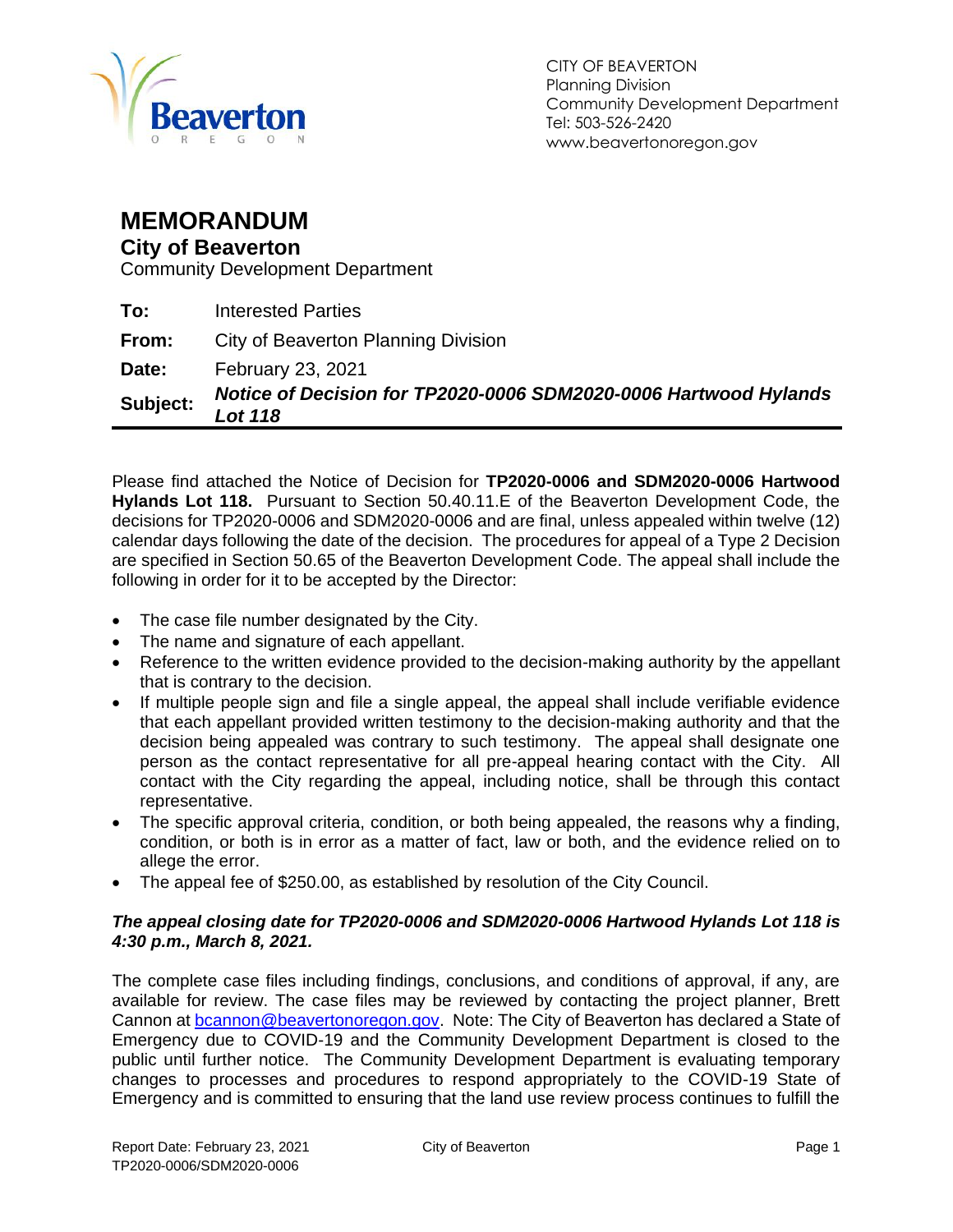requirements of state and local law while protecting the health and wellbeing of the community. For more information about the case file, please contact Brett Cannon, Assistant Planner, at (503) 350-4038.

*Accessibility information: This information can be made available in large print or audio tape upon request. Assistive listening devices, sign language interpreters, or qualified bilingual interpreters can be made available at any public meeting or program with 72 hours advance notice. To request these services, contact* **Brett Cannon** *by calling 711* **503-350-4038** *or email* **[bcannon@beavertonoregon.gov](mailto:bcannon@beavertonoregon.gov)**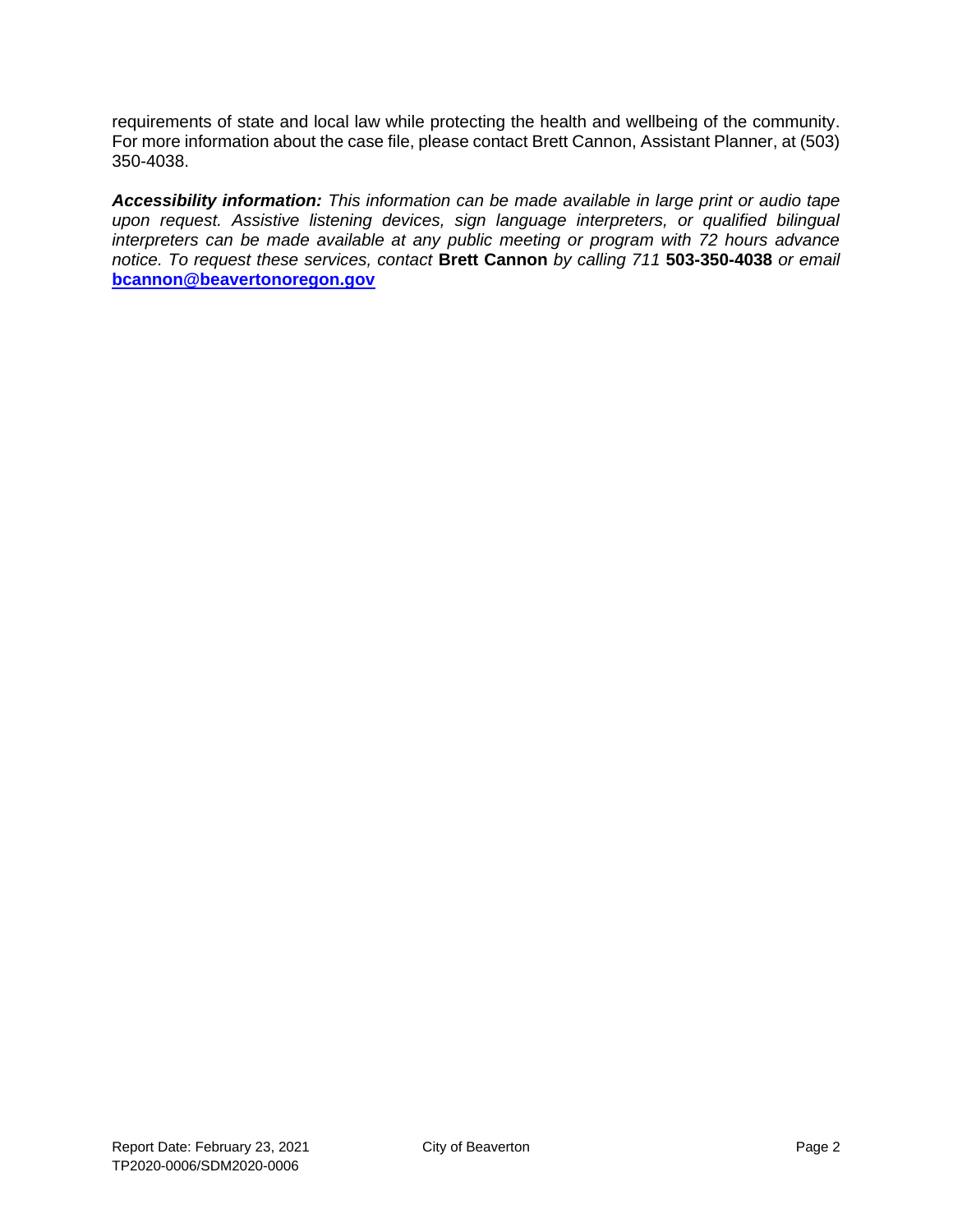

# **NOTICE OF DIRECTOR'S DECISION**

**Decision date:** February 23, 2021

**Application/project name**: Hartwood Hylands Lot 118

**Application Numbers:** TP2020-0006/SDM2020- 000

**Proposal:** The applicant requests approval for the removal of thirteen (13) Community Trees and to modify the proposed sidewalk from the standards of the Engineering Design Manual. The proposed changes are proposed to



accommodate the construction of a single-family home on a vacant lot.

**Proposal location:** 6996 SW Tierra Del Mar, also identified as Tax Lot 10100 on Washington County Tax Map 1S120AD.

**Applicant:** Makana Homes and Consulting LLC

**Recommendation:** APPROVAL of TP2020-0006 and SDM2020-0006 Hartwood Hylands Lot 118, subject to conditions identified at the end of this report.

#### **Contact information:**

| City staff representative: | <b>Brett Cannon, Assistant Planner</b><br>503-350-4038<br>bcannon@BeavertonOregon.gov |
|----------------------------|---------------------------------------------------------------------------------------|
| Applicant:                 | Makana Homes and Consulting LLC<br>16460 SW Snowy Owl Lane<br>Beaverton, OR 97007     |
| Property owner:            | Seongwoo Kim<br>18221 SW Santorro Drive<br>Beaverton, OR 97007                        |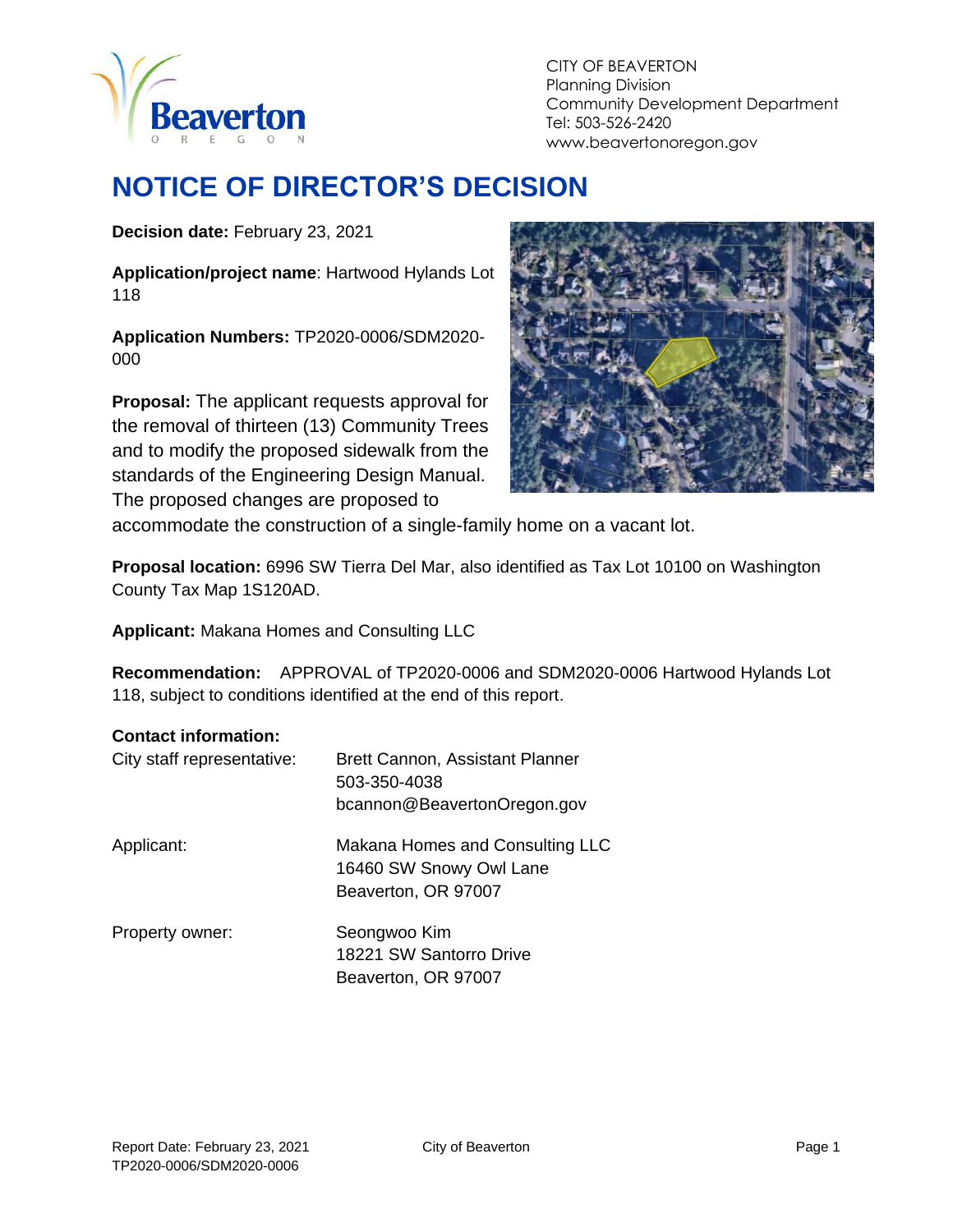### **Existing conditions**

**Zoning:** Residential Urban Standard Density 7,000 (R7)

**Site conditions:** The site is an undeveloped parcel.

**Site Size:** 0.59 acres

**Location**: West of Murray Boulevard and Northeast of SW Tierra Del Mar.

**Neighborhood Association Committee:** West Beaverton NAC

#### **Table 1: Surrounding uses**

| <b>Direction</b> | <b>Zoning</b>                                              | Uses                   |
|------------------|------------------------------------------------------------|------------------------|
| <b>North</b>     | Residential Urban<br><b>Standard Density</b><br>7,000 (R7) | Single-Family Dwelling |
| South            | Residential Urban<br><b>Standard Density</b><br>7,000 (R7) | Single-Family Dwelling |
| East:            | Residential Urban<br><b>Standard Density</b><br>7,000 (R7) | Single-Family Dwelling |
| West:            | Residential Urban<br><b>Standard Density</b><br>7,000 (R7) | Single-Family Dwelling |

### **Application information**

#### **Table 2: Application summaries**

| <b>Application</b> | <b>Application</b><br>type         | <b>Proposal summary</b>                                                                 | Approval criteria<br><b>location</b>   |
|--------------------|------------------------------------|-----------------------------------------------------------------------------------------|----------------------------------------|
| TP2020-0006        | Tree Plan<br>Two                   | Removal of 13 Community<br>trees.                                                       | Development Code<br>Section 40.90.15.2 |
| SDM2020-0006       | Sidewalk<br>Design<br>Modification | Modification of the sidewalk<br>standards required by the<br>Engineering Design Manual. | Development Code<br>Section 40.58.15   |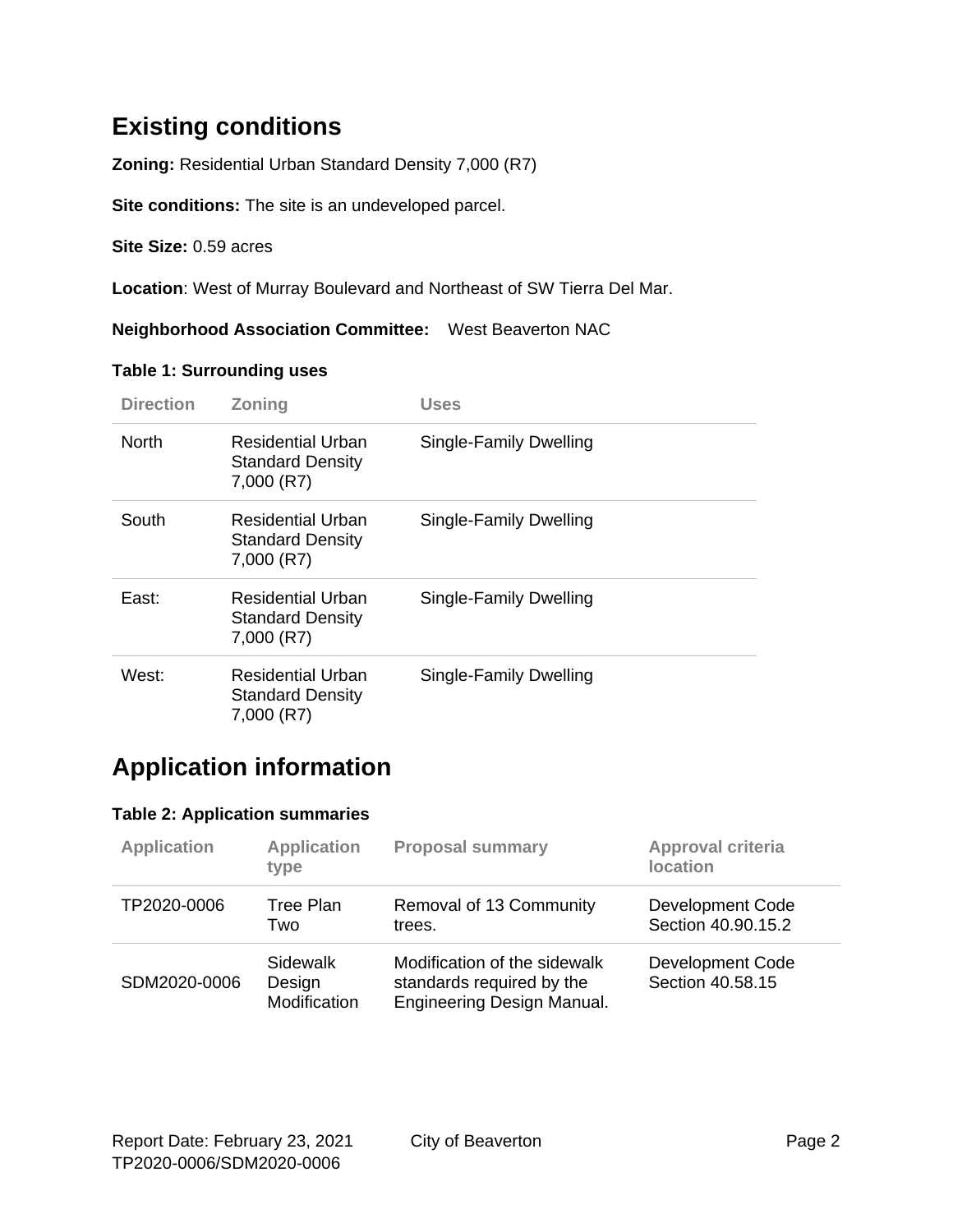#### **Table 3: Key Application Dates**

| <b>Application</b> | <b>Submittal Date</b> | <b>Deemed Complete</b> | $120$ -Day* | $365 - Day**$         |
|--------------------|-----------------------|------------------------|-------------|-----------------------|
| TP2020-0006        | July 29, 2020         | September 10,2020      | May 8, 2021 | September 10,<br>2021 |
| SDM2020-0006       | August 24, 2020       | September 10,2020      | May 8, 2021 | September 10,<br>2021 |

\* The original 120-day final decision date was January 8, 2021; however, the applicant submitted a continuance request for 120 days extending the final written decision date to May 8, 2021.

\*\* Pursuant to Section 50.25.9 of the Development Code this is the latest date, with a continuance, by which a final written decision on the proposal can be made.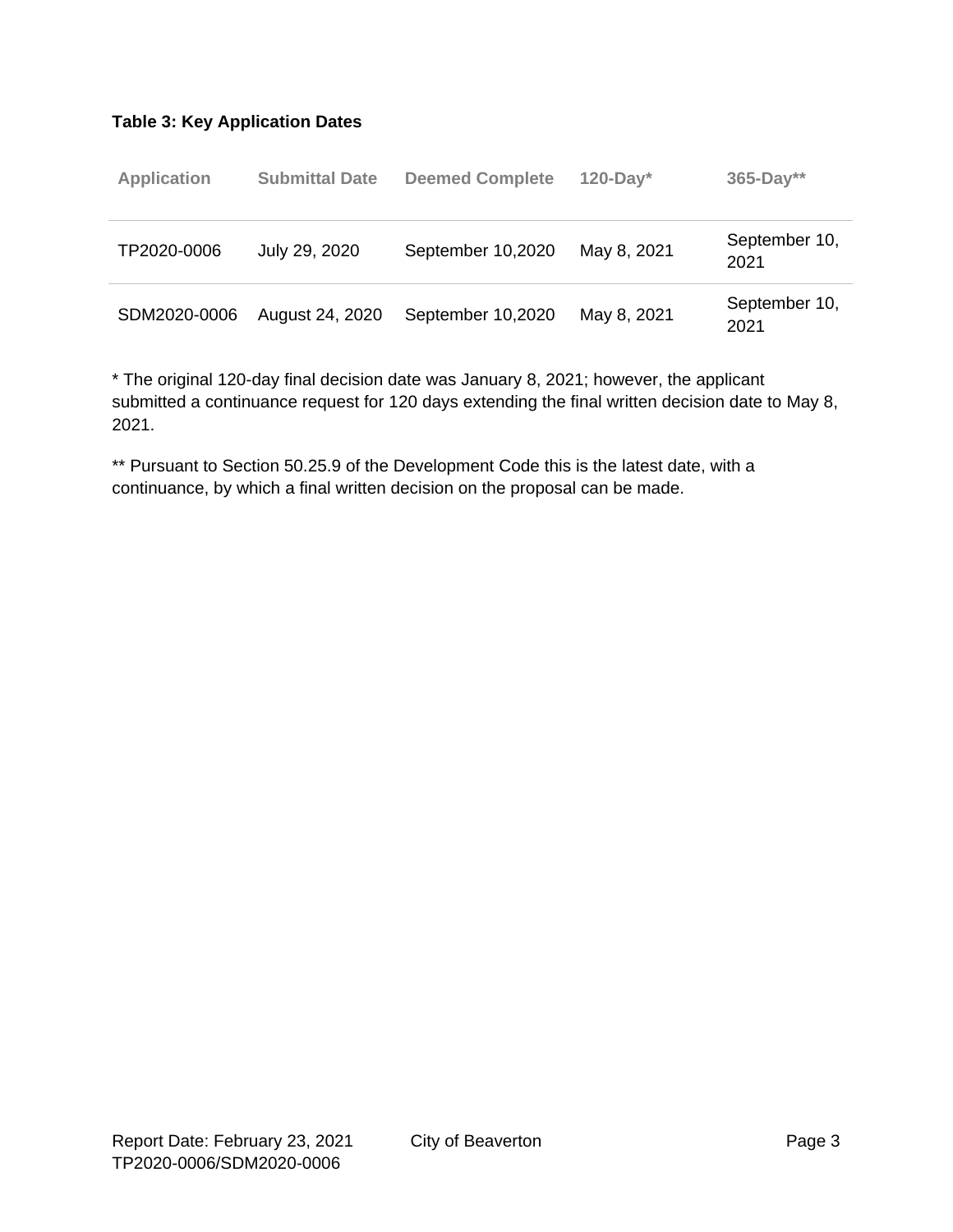

## **Exhibit 1.1: Zoning and Vicinity Map**

## **Exhibit 1.2: Aerial Photo**

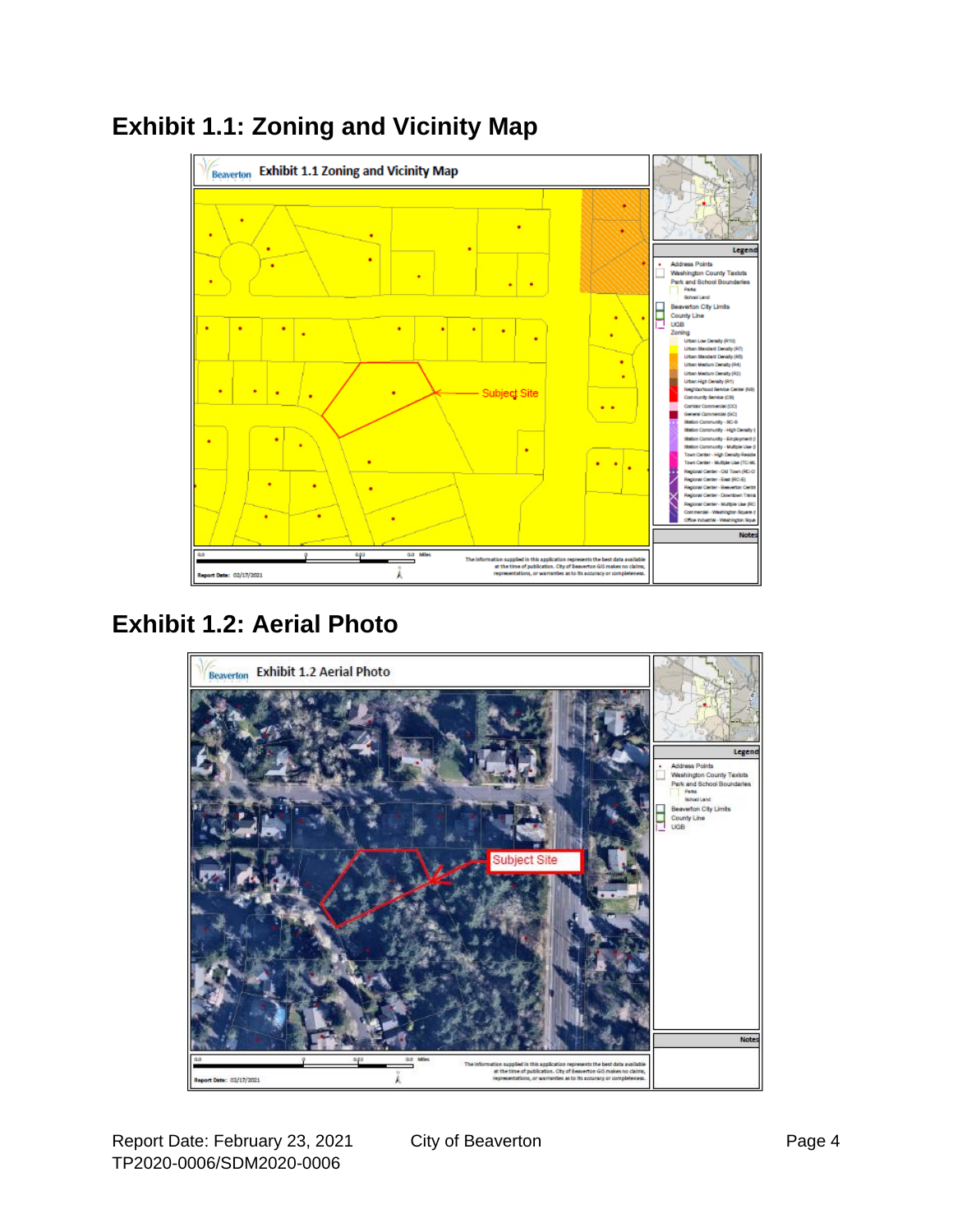## **Table of Contents**

#### STAFF REPORT

| <b>Tables</b>   |                                                                                      |
|-----------------|--------------------------------------------------------------------------------------|
|                 |                                                                                      |
|                 |                                                                                      |
|                 | Table 3: Key Application Dates…………………………………………………………………………3                          |
|                 | Table 4: Chapter 20 Use and Site Development Requirements Residential Urban Standard |
|                 | Table 5: Chapter 60 Trees and Vegetation & Significant Natural Resources 17          |
| <b>Exhibits</b> |                                                                                      |
| Exhibit 1.      | <b>Materials submitted by Staff</b>                                                  |
|                 | Exhibit 1.1 Vicinity Map (page 4 of this report)                                     |
| Exhibit 1.2     | Zoning Map (page 4 of this report)                                                   |
|                 | Exhibit 1.3 Email from Lawrence Arnbrister, dated October 14, 2020                   |
|                 | Exhibit 1.4 Local Wetland Inventory                                                  |
| Exhibit 2.      | <b>Public Comment Summary (Page 8 of this report)</b>                                |
|                 | Exhibit 2.1 Email submitted October 8, 2020 by Toni Plato                            |
| Exhibit 2.2     | Email submitted October 5, 2020 by Bruce T. Blankinship                              |
| Exhibit 2.3     | Email submitted October 14, 2020 by David Mann                                       |
| Exhibit 2.4     | Letter submitted October 12, 2020 by Amanda L. Blossom and Andrew T. Platte          |
| Exhibit 2.5     | Letter submitted October 5, 2020 by Don and Susan Stubblefield                       |
| Exhibit 2.6     | Email submitted October 11, 2020 by William Brown                                    |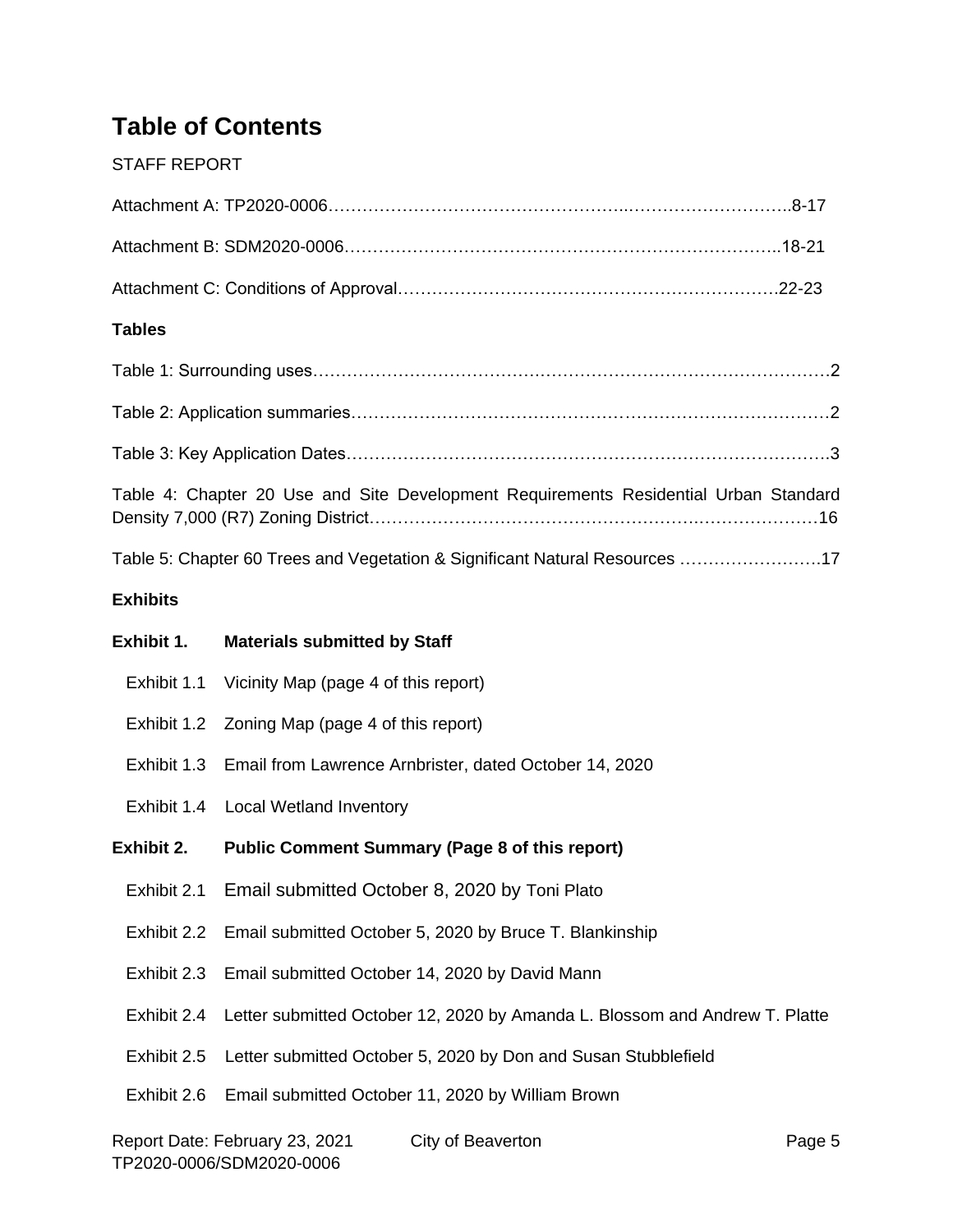#### **Exhibit 3. Materials Submitted by the Applicant**

- Exhibit 3.1 Applicant Submittal Package
- Exhibit 3.2 Revised Site Plan, submitted February 5, 2021
- Exhibit 3.3 Clean Water Services Service Provided Letter, submitted November 19, 2020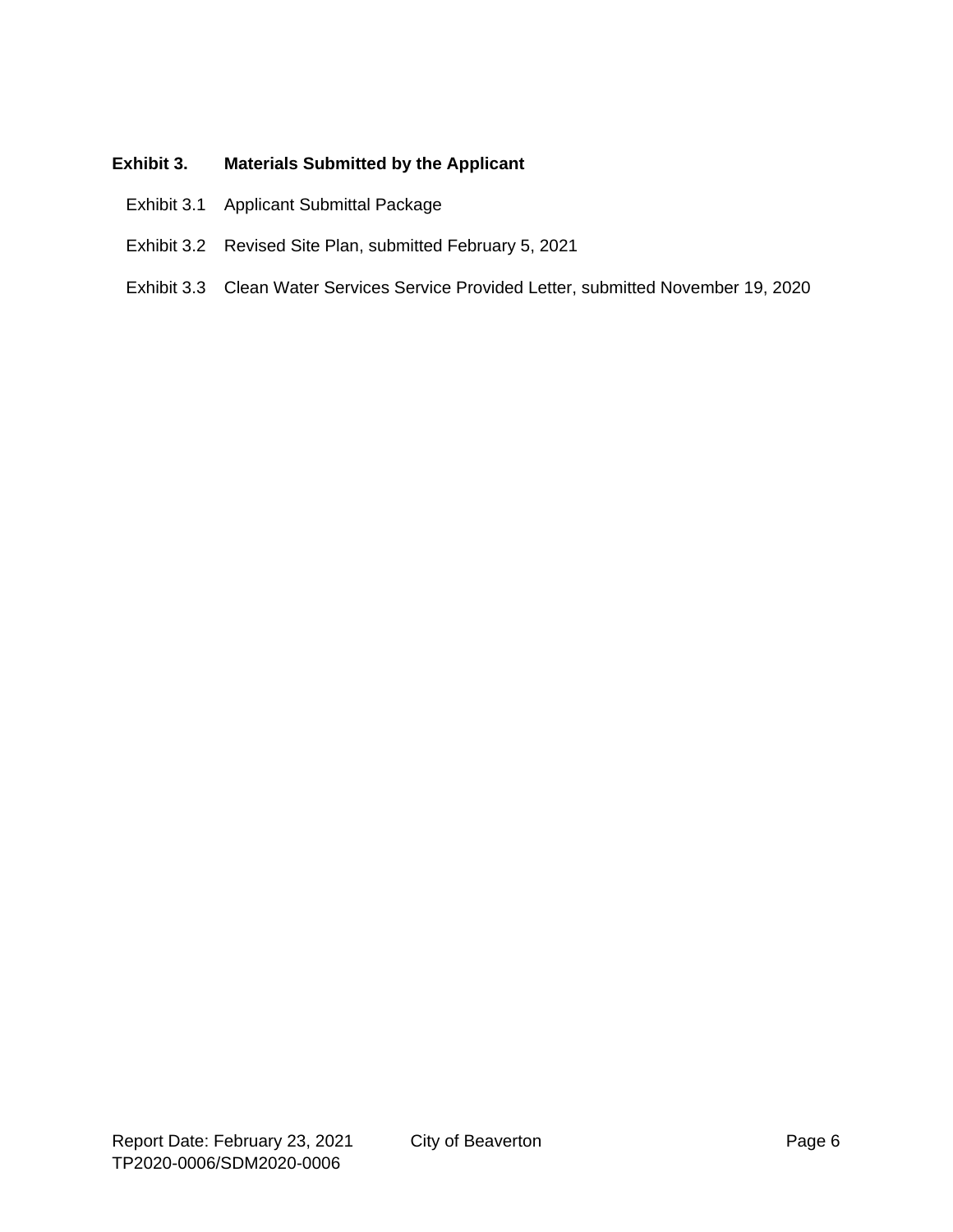### **Public Comment Summary**

Staff received six items of public comments relating to the following matters:

- Erosion control and slope stability.
- Wildlife impacts.
- Location of proposed sidewalk and driveway.
- Definition of a "Community Tree."
- Preservation of Tree No. 1.
- Engineering standards used to construct on slopes.
- Proposed design of the residence.
- Impact to remaining trees in the area, specifically related to windthrow.

These matters have been addressed in the findings for the Tree Plan and Sidewalk Design Modification applications.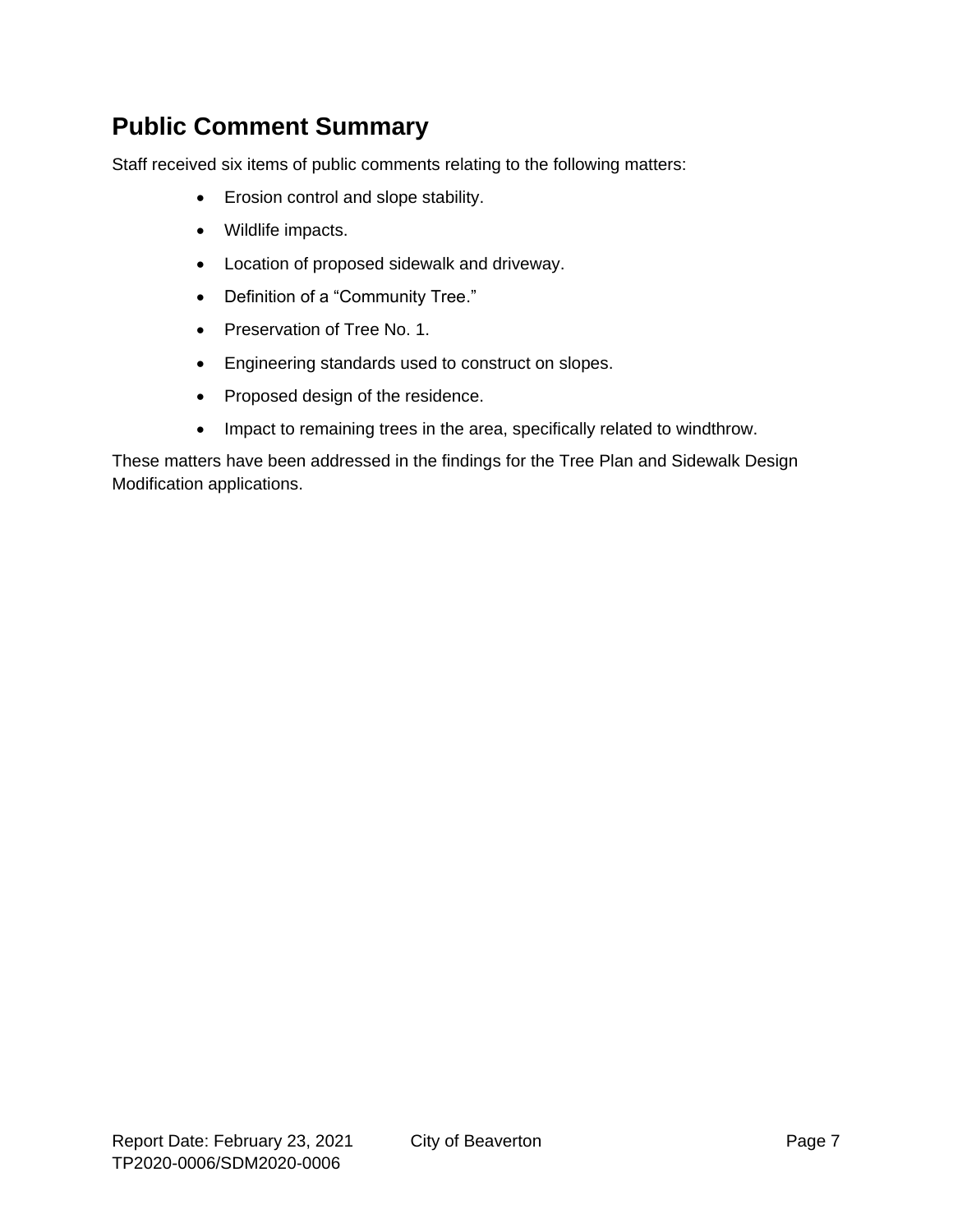# **Attachment A: TP2020-0006**

### ANALYSIS AND FINDINGS FOR TREE PLAN TWO APPROVAL

**Recommendation:** Based on the facts and findings presented below, staff recommends **APPROVAL** of **TP2020-0006**, subject to the applicable conditions identified in Attachment C

# Section 40.20.05 Purpose:

The purpose of the Tree Plan application is to maintain healthy trees and urban forests that provide a variety of natural resource and community benefits for the City of Beaverton. Primary among those benefits is the aesthetic contribution to the increasingly urban landscape. Tree resource protection focuses on the aesthetic benefits of the resource. The purpose of a Tree Plan application is to provide a mechanism to regulate pruning, removal, replacement, and mitigation for removal of Protected Trees (Significant Individual Trees, Historic Trees, trees within Significant Groves and Significant Natural Resource Areas (SNRAs)), and Community Trees thus helping to preserve and enhance the sustainability of the City's urban forest. This Section is carried out by the approval criteria listed herein and implements the SNRA, Significant Grove, Significant Individual Tree, and Historic Tree designations as noted or mapped in Comprehensive Plan Volume III.

# Standards for Approval:

Section 40.90.15.2.C of the Development Code provides standards to govern the decisions of the Community Development Director as they evaluate and render decisions on Tree Plan applications. The Community Development Director will determine whether the application as presented, meets the Tree Plan Two approval criteria. In this portion of the report, staff evaluates the application in accordance with the criteria for Type 2 Tree Plan.

In order to approve a Tree Plan Two application, the decision-making authority shall make findings of fact based on evidence provided by the applicant demonstrating that all the following criteria are satisfied:

## **Section 40.90.15.2.C.1**

The proposal satisfies the threshold requirements for a Tree Plan Two application.

#### FINDING:

The project has triggered Threshold 1 for the Tree Plan Two which reads:

1. Removal of five (5) or more Community Trees, or more than 10% of the number of *Community Trees on the site, whichever is greater, within a one (1) calendar year period, except as allowed in Section 40.90.10.1.*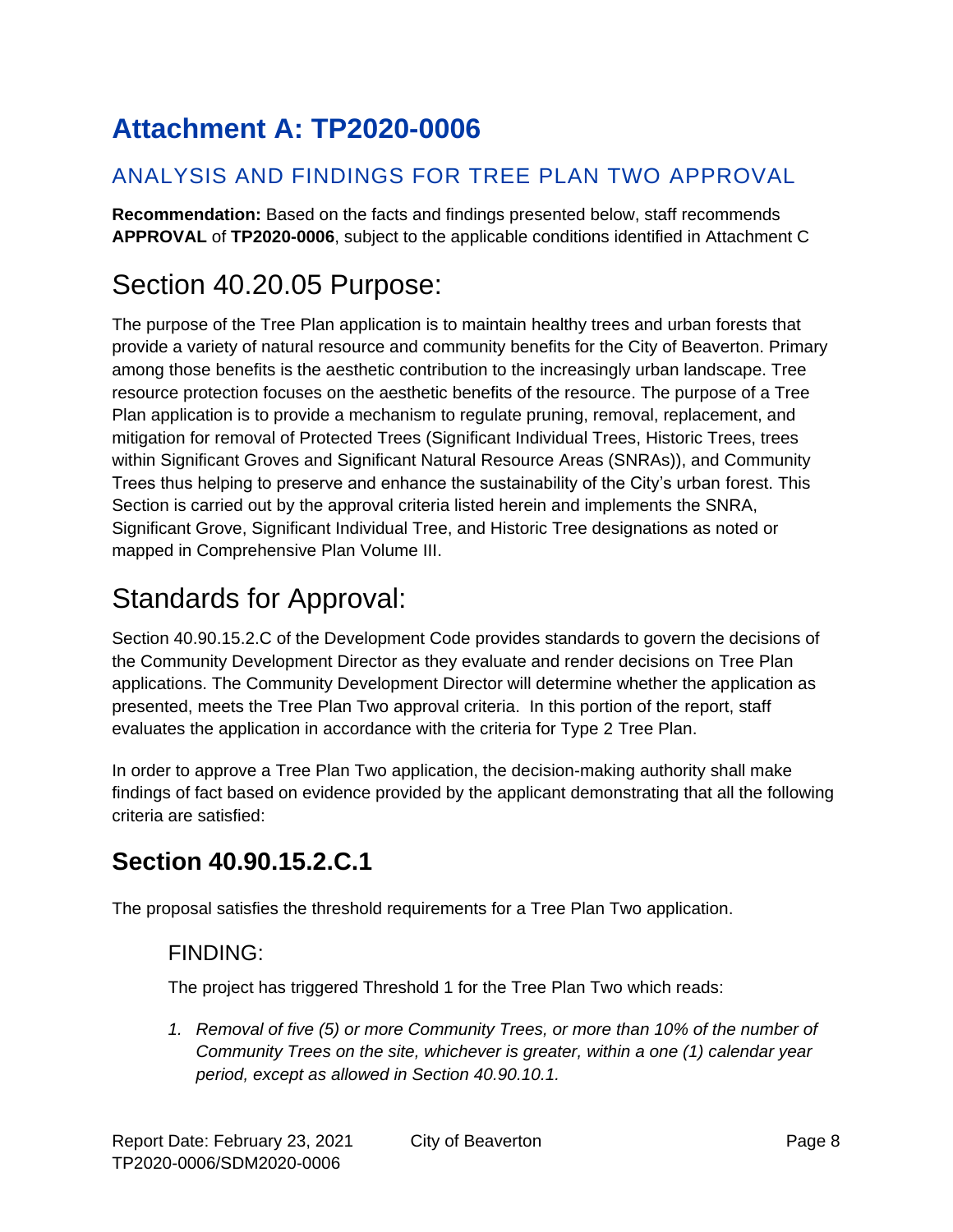The applicant proposes to remove thirteen (13) Community Trees surveyed at greater than 10 inches in diameter at breast height (DBH) from the subject site. The city's tree regulations permit the property owner to remove select trees, so long as standards for tree protection are being met and the approval criteria for a Tree Plan Two application are also met.

**Conclusion:** Therefore, staff finds the proposal meets the criterion for approval.

## **Section 40.90.15.2.C.2**

All City application fees related to the application under consideration by the decision-making authority have been submitted.

### FINDING:

The City of Beaverton received the appropriate fee for a Tree Plan Two application.

**Conclusion:** Therefore, staff finds the proposal meets the criterion for approval.

## **Section 40.90.15.2.C.3**

If applicable, removal of any tree is necessary to observe good forestry practices according to recognized American National Standards Institute (ANSI) A300-1995 standards and International Society of Arborists (ISA) standards on the subject.

### FINDING:

The applicant asserts this criterion is not applicable because the proposed removal is not necessary to observe good forestry practices, but rather to accommodate development. They acknowledge good forestry practices will be adhered to during development of the project site. Staff concurs with the applicant's assessment.

**Conclusion:** Therefore, staff finds that this criterion is not applicable.

## **Section 40.90.15.2.C.4**

If applicable, removal of any tree is necessary to accommodate physical development where no reasonable alternative exists.

### FINDING:

The applicant has proposed to remove thirteen (13) trees from the subject site in order to build a single-family home. Staff cites Table 4 Chapter 20 Use and Site Development Requirements at the end of this section showing the proposal complies with the standard height and setback requirements of the R7 zone. Further the applicant has placed the structure as far away from the sensitive area as identified in the Local Wetland Inventory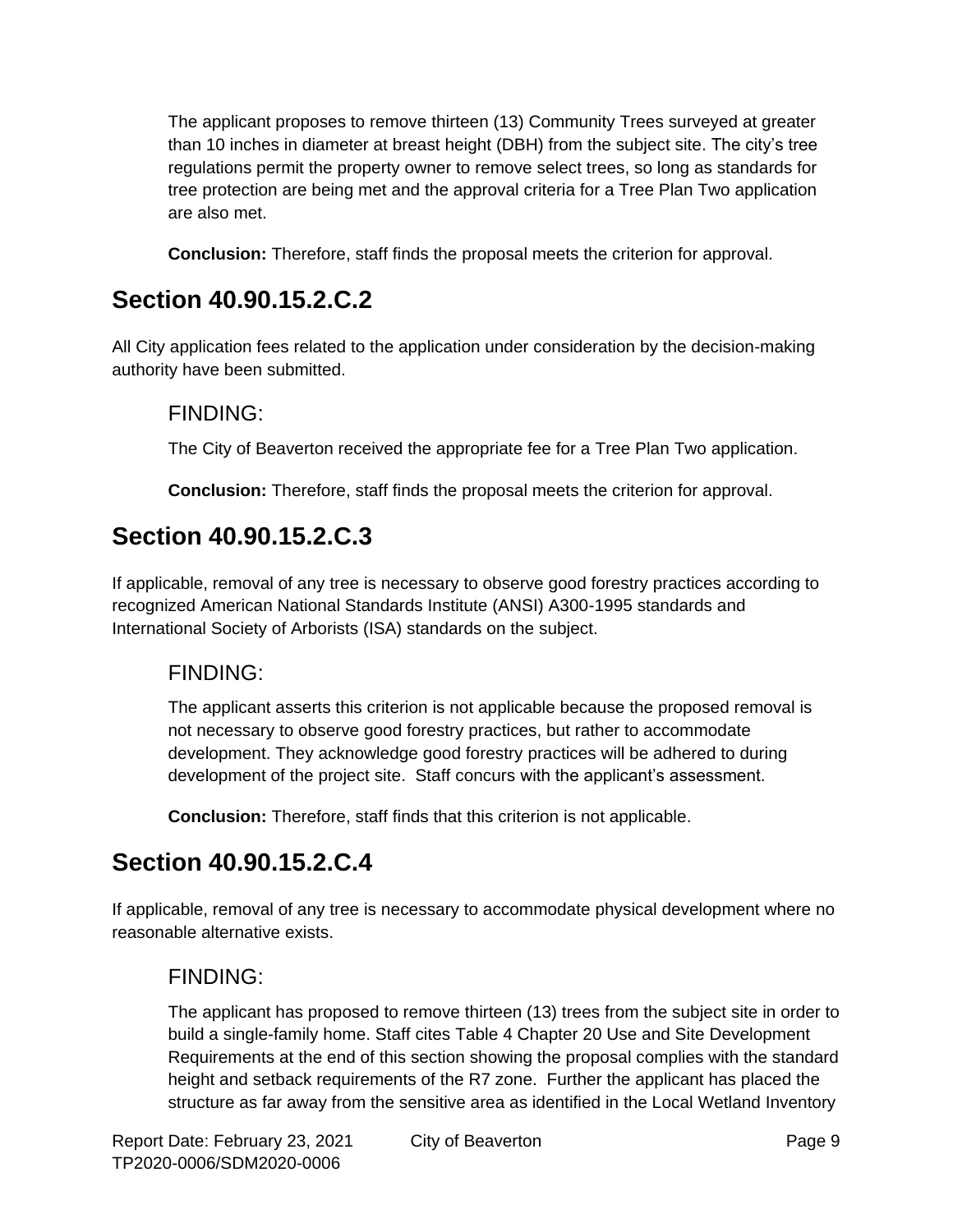and the approved Clean Water Services Provider Letter and Site Plan dated November 19, 2020 (Exhibit 3.3).

Nine of the trees proposed for removal ( Tree Nos. 30, 31, 32, 33, 34, 35, 36, 38, and 39), are directly within the building footprint, three trees ( Tree Nos. 2, 3 and 29) have their critical root zones within the building footprint and tree 4 is located where the proposed sanitary sewer line is to be located. Additionally, a site visit with Certified Arborist Todd Prager (RCA #597) and City Arborist Jered Land indicated Tree No.2 may be subject to windthrow and pose a hazard if the roots were impacted by the foundation of the proposed residence.

The applicant's original proposal included the removal of an additional tree shown on the site plan as Tree No.1. In order to remove Tree No.1, the applicant would require approval from the owner of the property at 7000 SW Tierra Del Mar, as the tree is located on both properties, this consent was not provided with the application packet. The owner of 7000 SW Tierra Del Mar provided a letter (Exhibit 2.4) from a certified arborist, assessing the impact the foundation would have on the root zone of Tree No.1 if built within six feet of the base of the tree as originally proposed by the applicant. In this letter written by Kelly Chadwick (TRAQ Certified Arborist) the recommendation was made to relocate the building footprint either, "down slope at least 8 feet or brought in from the property line another 7 feet." City Arborist Jered Lane concurred, "that moving the building fifteen feet away from the base of the trunk along with hand digging only and cutting any roots flush would increase the survivability of the tree." A revised site plan, dated February 5, 2021, (Exhibit 3.2) was submitted by the applicant which indicates the new building footprint is setback roughly 13 feet away from the base of Tree No.1, however this does not remove the disturbance outside the identified critical root zone of 15 feet. Therefore, staff recommends a condition of approval that a revised site plan be submitted showing a 15-foot setback from the building to Tree No. 1 and that any ground disturbance performed within 15 feet (critical root zone as shown on Exhibit 3.2) of Tree #1 be hand digging only with a certified arborist present.

Public comments submitted include concerns regarding the impact removing trees from the lot would have on the surrounding forested area, the waterway (Johnson Creek) and slope stability. The lot is located in a Vegetated Corridor and contains the sensitive area identified as JO2g on the Local Wetland Inventory (Exhibit 1.4). To preserve the sensitive areas surrounding the proposed residence the Clean Water Services (CWS) Service Provider Letter (Exhibit 3.3) requires the development to occur outside of the sensitive area and that significant enhancements to the lot including, removal of nonnative and invasive species in the sensitive area, enhancement of the vegetated corridor, and continued monitoring of landscaping to ensure survival of mitigation species planted per CWS conditions of approval. Further the trees proposed for removal are not part of a significant grove but are designated community trees.

Concerns about slope stability and structural analysis are reviewed during the Site Development permit and Building Permit stages of the project. Senior Plans Examiner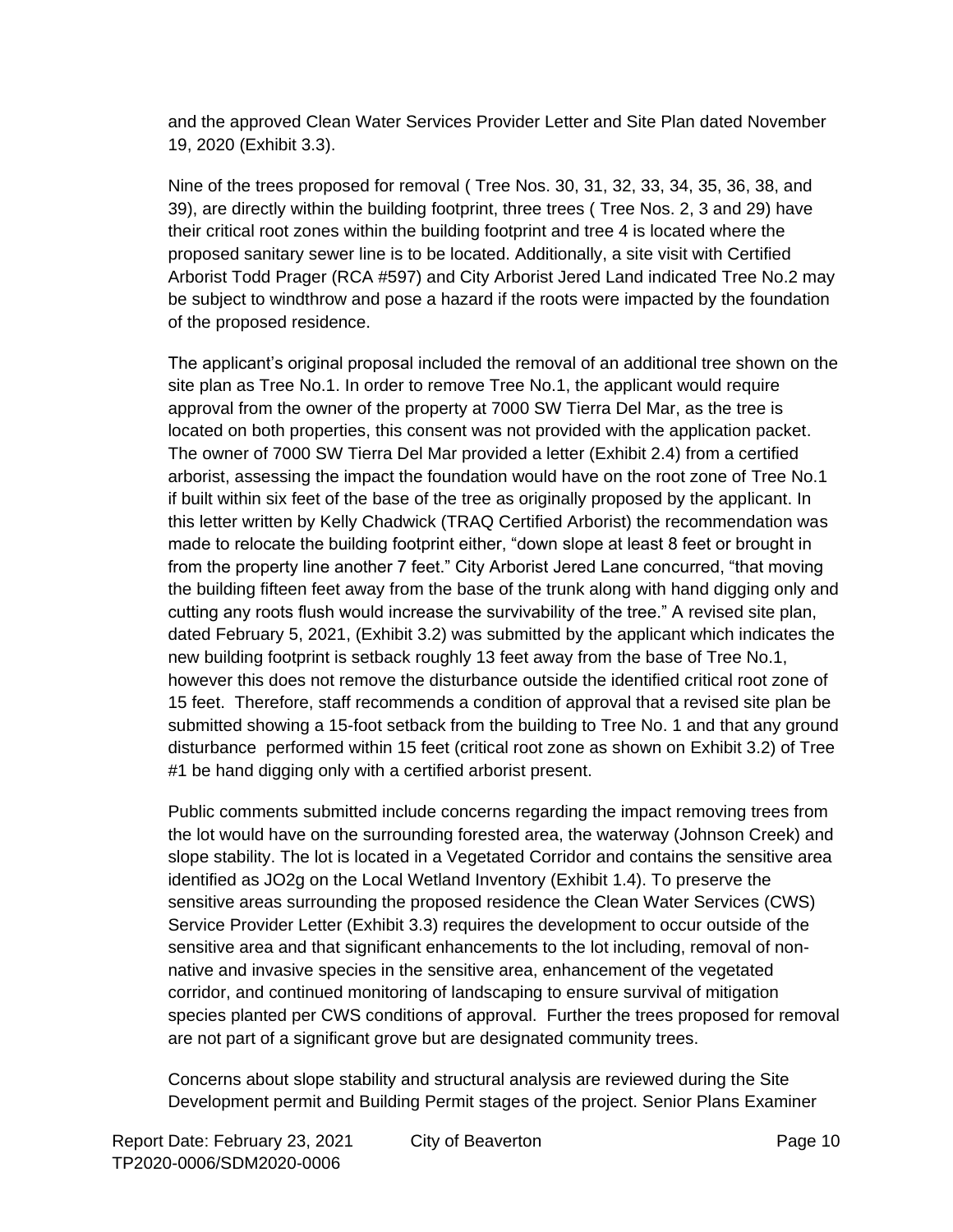Lawrence Arnbrister states in an email (Exhibit 1.3) dated October 14, 2020 that all building permit plans are reviewed in conformance with 403.1.9 of the Residential Code and if additional review is required a geo-technical engineer is consulted. Additionally, the applicant's submittal package contains a geo-technical analysis (Exhibit 3.1) which included a slope stability analysis by Hardman Geotechnical Services. The report concluded the proposed residence is feasible from a geotechnical perspective.

Staff finds the applicant's proposal to reduce the trees to be removed from fourteen trees to thirteen trees, the location of the proposed building nearest SW Tierra Del Mar, the condition of approval to submit a revised site plan showing the building is a minimum fifteen feet from the base of Tree No.1 and the extensive mitigation required by the CSW Service Provider Letter is a reasonable alternative to other locations on the subject site and best suited to protect the sensitive area in the middle of the lot.

**Conclusion:** Therefore, staff finds by meeting the Conditions of Approval, the proposal meets the criterion for approval.

## **Section 40.90.15.2.C.5**

If applicable, removal of any tree is necessary because it has become a nuisance by virtue of damage to property or improvements, either public or private, on the subject site or adjacent sites.

### FINDING:

The applicant asserts this criterion is not applicable because the proposed tree removal is for the development of the lot with a single-family residence and is not in a response to public or private nuisance. Staff agrees with the applicant's assessment.

**Conclusion:** Therefore, staff finds the criterion is not applicable.

### **Section 40.90.15.2.C.6**

If applicable, removal is necessary to accomplish public purposes, such as installation of public utilities, street widening, and similar needs, where no reasonable alternative exists without significantly increasing public costs or reducing safety.

### FINDING:

The applicant asserts this criterion is not applicable because the proposed tree removal is not necessary to accomplish public purposes, such as installation of public utilities, street widening, and similar needs. Additionally, there is an existing fifteen-foot-wide Public Sanitary Sewer easement which already serves public purposes and a private sanitary lateral to provide a connection to the proposed residence. Staff agrees with the applicant's assessment.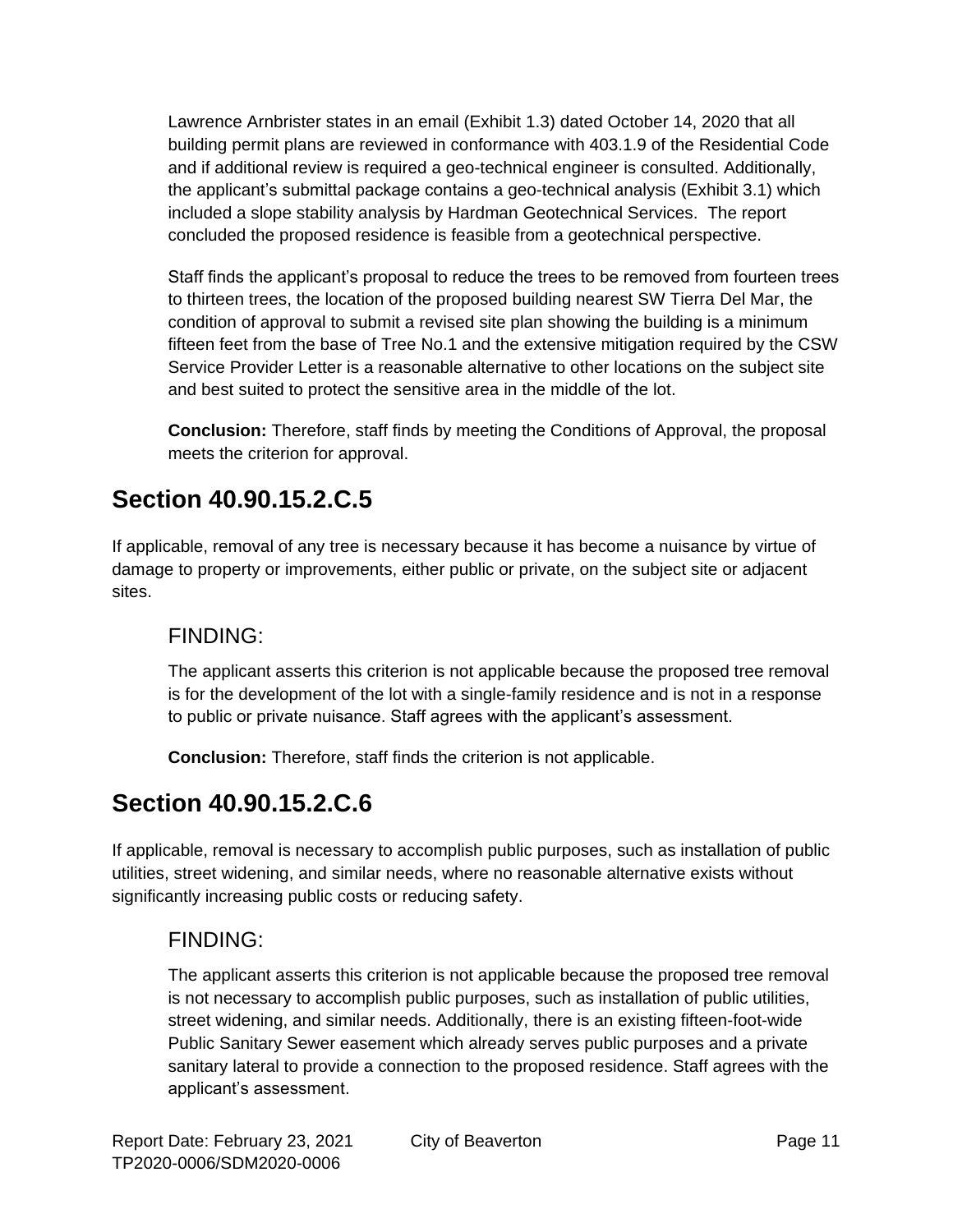**Conclusion:** Therefore, staff find that the criterion is not applicable.

## **Section 40.90.15.2.C.7**

If applicable, removal of any tree is necessary to enhance the health of the tree, grove, SNRA, or adjacent trees, or to eliminate conflicts with structures or vehicles.

### FINDING:

The applicant asserts the proposed tree removal is for the construction of a new singlefamily residence and associated utility improvements. Each of the thirteen trees designated for removal are either directly within the building footprint, utility footprint or the critical root zone within the building footprint (Tree No.2). Additionally, the CWS Service Provider Letter requires the applicant to enhance the Johnson Creek Sensitive area by removing invasive species and planting native herbaceous flora.

**Conclusion:** Therefore, staff find that the proposal meets the criterion for approval.

### **Section 40.90.15.2.C.8**

If applicable, removal of a tree(s) within a SNRA or Significant Grove will not result in a reversal of the original determination that the SNRA or Significant Grove is significant based on criteria used in making the original significance determination.

### FINDING:

The applicant asserts this criterion is not applicable because the thirteen (13) Community Trees proposed for removal aren't located within a sensitive area or designated as protected trees. The trees proposed for removal are defined as "Community Trees." Chapter 90 of the Beaverton Development Code defines Community Trees as, "*a healthy tree of at least ten inches (10") DBH located on developed, partially developed, or undeveloped land. Community Trees are not those trees identified as Significant, Historic, Landscape or Mitigation Trees, trees within a Grove or a Significant Natural Resource Area, or trees that bear edible fruits or nuts grown for human consumption."* The sensitive area located in the middle of the lot is conditioned by CWS to be protected and enhanced as part of their approval and will not lose its designation as a wetland or sensitive area due to the proposed project Staff concurs with the applicant's assertion that this criterion is not applicable to the trees proposed for removal.

**Conclusion:** Therefore, staff find that the criterion for approval does not apply.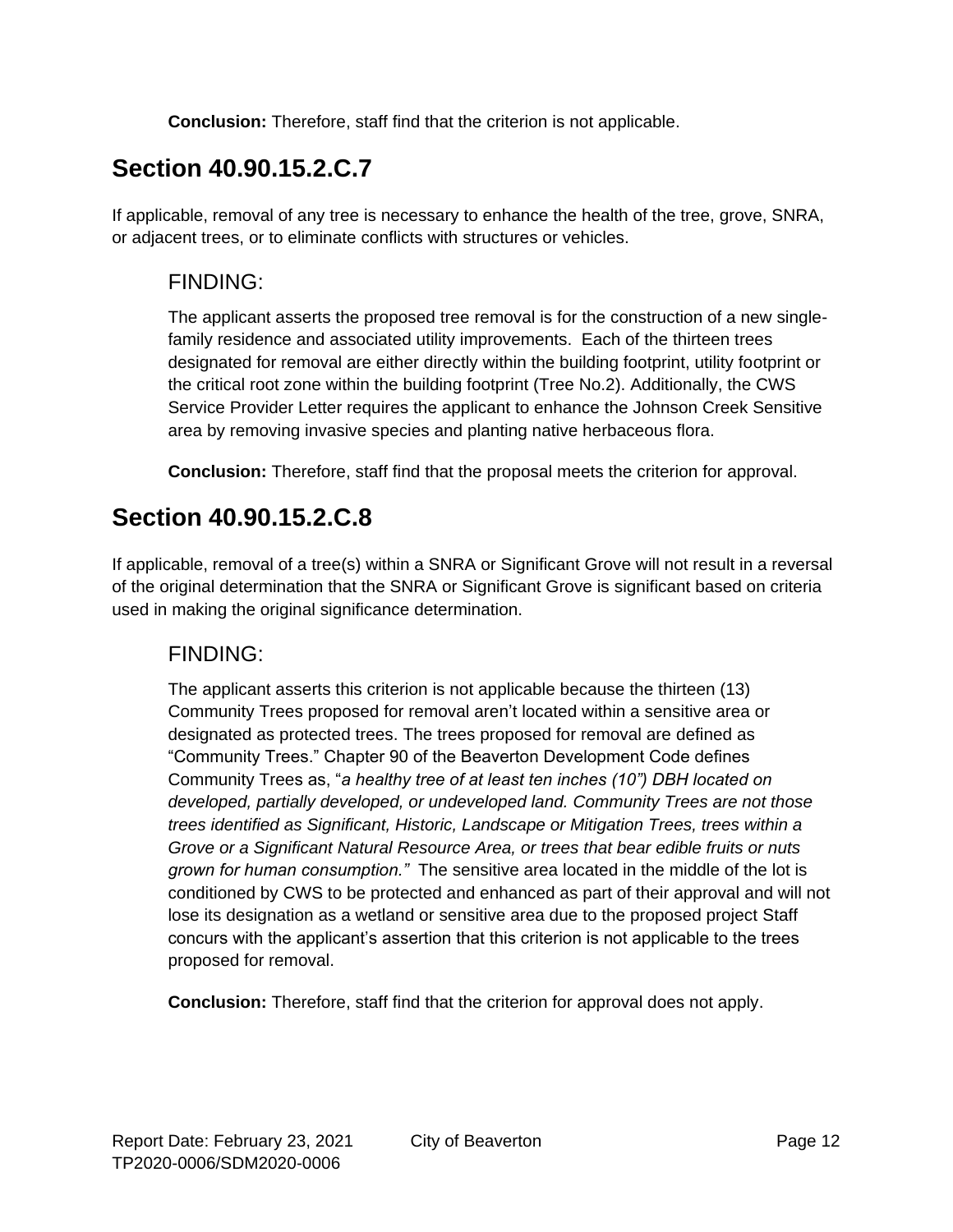### **Section 40.90.15.2.C.9**

If applicable, removal of a tree(s) within a SNRA or Significant Grove will not result in the remaining trees posing a safety hazard due to the effects of windthrow.

#### FINDING:

The applicant asserts the thirteen (13) Community Trees aren't located within any Significant Groves, SNRA's or sensitive areas. The sensitive area in the middle of the lot is conditioned to be enhanced as part of the CWS Service Provider Letter approval and no trees are proposed to be removed from this area. Additionally, a site visit to the lot on October 14, 2020 with City Arborist Jered Lane and the applicant's arborist Todd Prager concluded the remaining trees on site would not be subject to significant windthrow.

To ensure proper protection of the root zone, for the remaining trees on the subject site, a condition of approval has been included requiring tree protection fencing to be installed and prohibits excavation in these areas, except for hand excavation specifically approved by the City. Condition #2 of the CWS Service Provider Letter requires the following:

"Prior to any site clearing, grading or construction the Vegetated Corridor and water quality sensitive areas shall be surveyed, staked, and temporarily fenced per approved plan. During construction the Vegetated Corridor shall remain fenced and undisturbed except as allowed by R&O 19-5, Section 3.06.1, as amended by R&O 19-22 and per approved plans."

This CWS condition along with the City's condition will ensure minimal disturbance to the trees and vegetation within the sensitive area.

**Conclusion:** Therefore, staff find by meeting the Conditions of Approval, the proposal meets the criterion for approval.

### **Section 40.90.15.2.C.10**

The proposal is consistent with all applicable provisions of Section 60.60. (Trees and Vegetation) and Section 60.67. (Significant Natural Resources)

### FINDING:

Staff cites Table 5: Chapter 60 Trees and Vegetation & Significant Natural Resources at the end of this section, which evaluates the project as it relates to applicable code requirements of Sections 60.60, as applicable to the criterion. As conditioned the proposal will meet the applicable requirements in Chapter 60.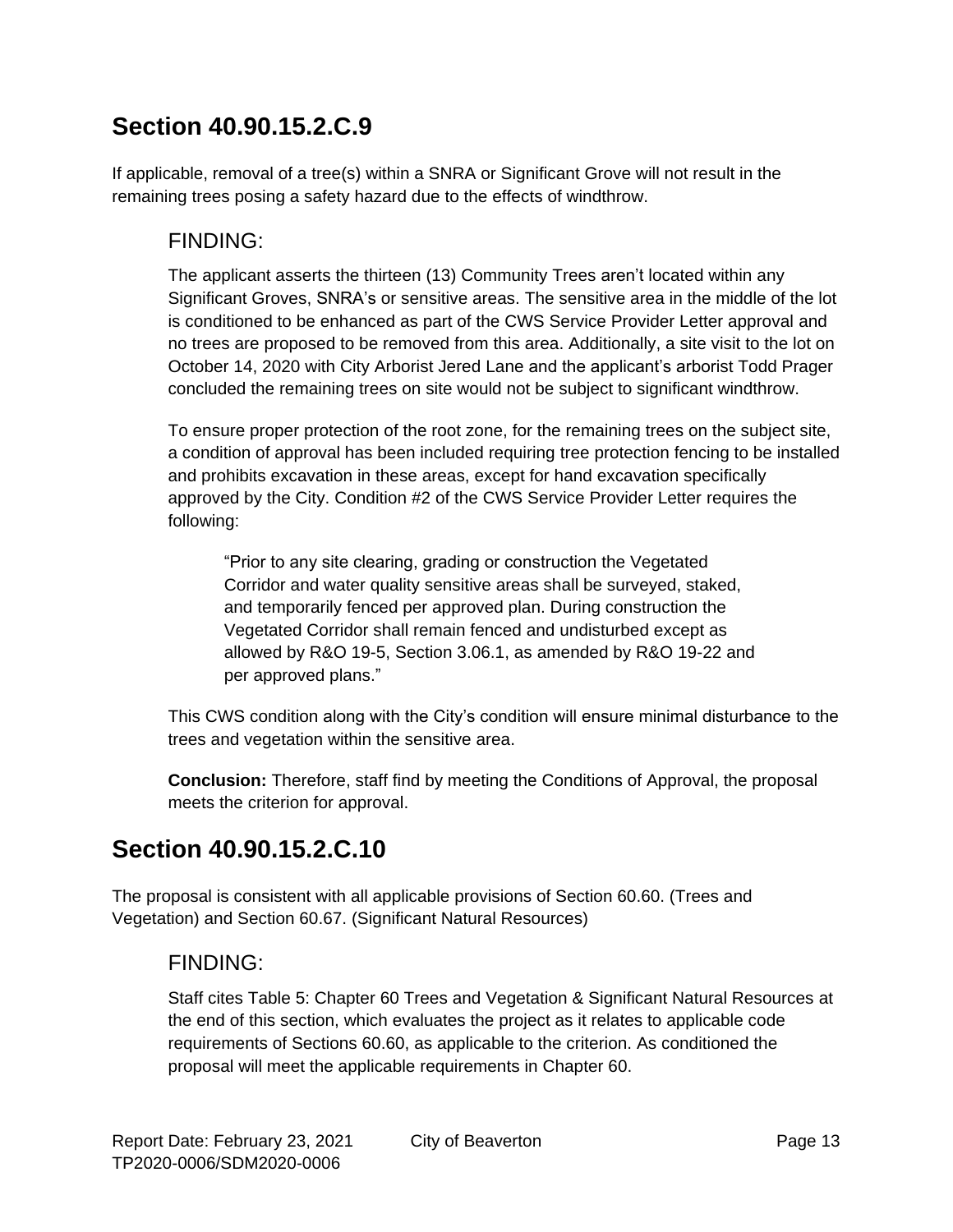**Conclusion:** Therefore, staff find by meeting the Conditions of Approval, the proposal meets the criterion for approval.

### **Section 40.90.15.2.C.11**

Grading and contouring of the site is designed to accommodate the proposed use and to mitigate adverse effects on neighboring properties, public right-of-way, surface drainage, water storage facilities, and the public storm drainage system.

### FINDING:

The lot has a roughly 35-foot change in slope from with the highpoint being Tierra Del Mar and low point being Johnson Creek, which is in the sensitive area in the middle of the lot. The applicant has provided a plan that shows minimal grading, to keep the lot as natural as possible. The applicant proposes a residence that is constructed to blend with the existing contours of the site, which slopes from Tierra Del Mar towards Johnson Creek. This type of design limits the grading and the creation of a "building pad." Staff finds the applicant has provided a plan that creates minimizes the impact to the surrounding neighbor's property and the sensitive area in near Johnson Creek.

Public comment raised concern over potential negative surface drainage and soil erosion effects to the Johnson Creek sensitive area and the remaining trees in the area. A service provider letter from Clean Water Services has been provided by the applicant stating, "Prior to any ground disturbing activities, an erosion control permit is required. Appropriate Best Management Practices (BMP's) for Erosion Control, in accordance with Clean Water Services' Erosion Prevention and Sediment Control Planning and Design Manual, shall be used prior to, during, and following earth disturbing activities." The condition from CWS ensures proper mitigation erosion control measure will be taken during all tree removal activity, non-native species removal, and site enhancements conditioned by CWS. The CWS condition is to address potential impacts during construction of the dwelling.

The City of Beaverton is the storm water and sanitary sewer provider for the site. Grading will be reviewed for compliance with the Site Development permits to address the installation of the stormwater and sanitary connections and with the Building Permit. Staff recommends a condition of approval requiring detailed grading plan and utility plan stamped by a licensed engineer with the Site Development permit.

**Conclusion:** Therefore, staff find by meeting the Conditions of Approval, the proposal meets the criterion for approval.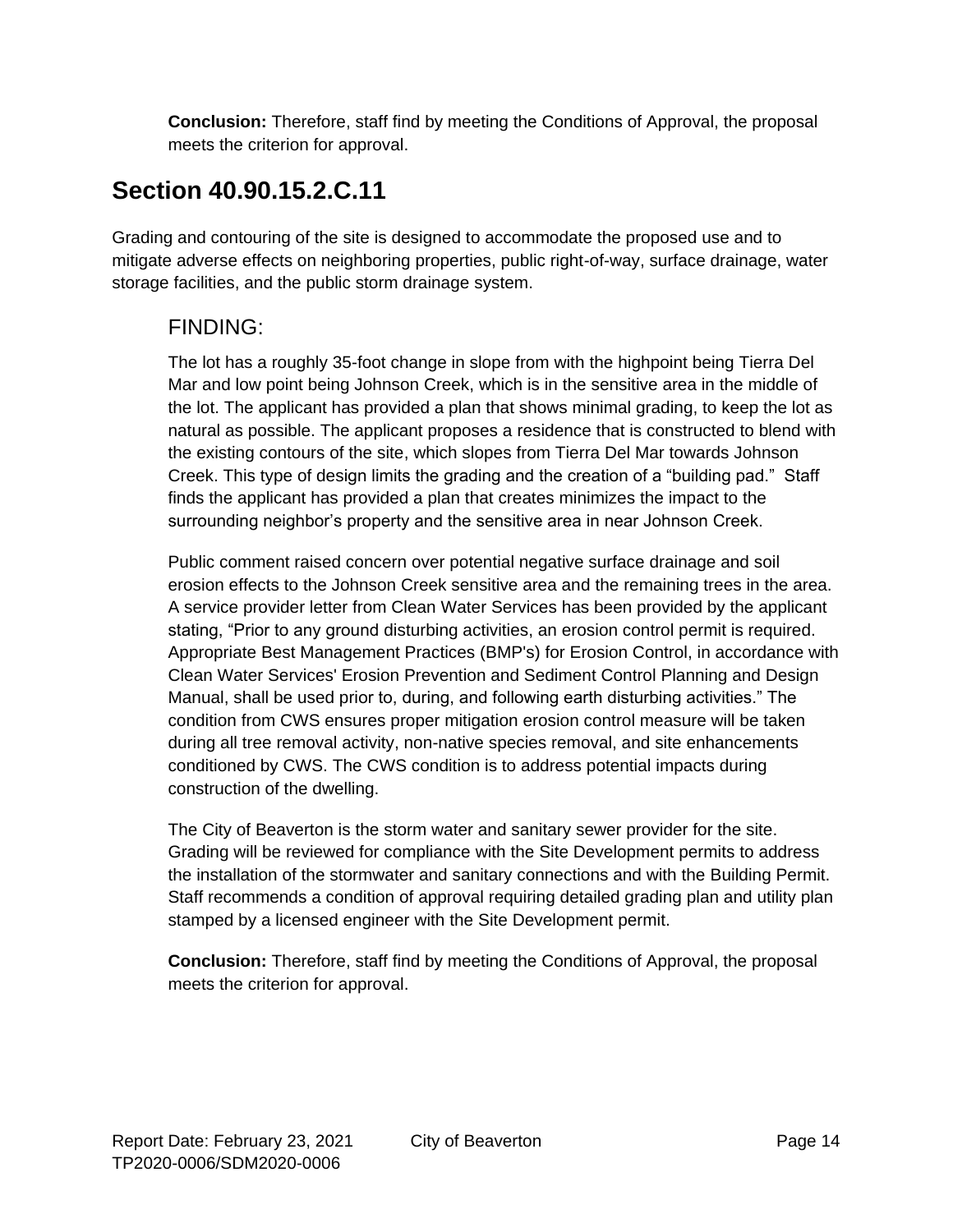### **Section 40.90.15.2.C.12**

The proposal contains all applicable application submittal requirements as specified in Section 50.25.1. of the Development Code.

### FINDING:

The application package for this submittal contained all the applicable submittal requirements specified in Section 50.25.1 of the Beaverton Development Code.

**Conclusion:** Therefore, staff finds the proposal meets the criterion for approval.

### **Section 40.90.15.2.C.13**

Applications and documents related to the request, which will require further City approval, shall be submitted to the City in the proper sequence.

### FINDING:

The applicant's original proposal only included Tree Plan Two; however, the applicant submitted their Sidewalk Design Modification on August 24,2020 to deviate from the City standards for sidewalks on local streets. The applicant has submitted this Sidewalk Design Modification application with associated Tree Plan Two application. Concurrent review of the applications satisfies this criterion. No other applications are required of the applicant at this stage of City review. Staff suggests a condition of approval that approval of the Tree Plan Two application is dependent upon the Sidewalk Design Modification approval. The applicant has submitted the required application materials for review of the Tree Plan Two application. Staff finds that applications and documents related to the related permits that require further City approval have been submitted in proper sequence.

**Conclusion:** Therefore, staff find by meeting the Conditions of Approval, the proposal meets the criterion for approval.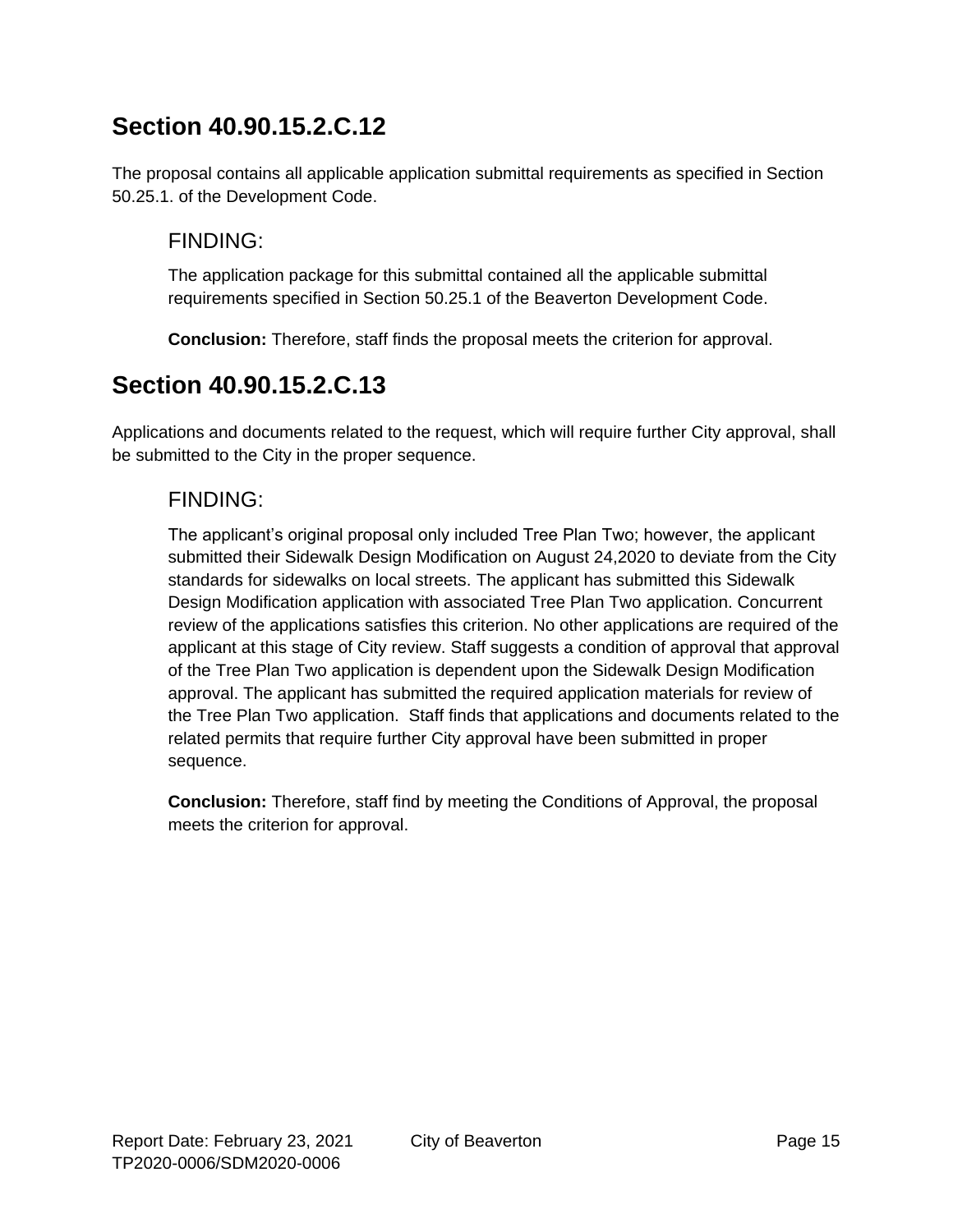#### **Table 4: Chapter 20 Use and Site Development Requirements Residential Urban Standard Density 7,000 (R7) Zoning District**

| <b>CODE STANDARD</b> | <b>CODE REQUIREMENT</b> | <b>PROJECT PROPOSAL</b> | <b>MEETS</b> |
|----------------------|-------------------------|-------------------------|--------------|
|                      |                         |                         | CODE?        |

| <b>Development Code Section 20.05.20</b>             |                                                                     |                                                                                                                                                                               |            |
|------------------------------------------------------|---------------------------------------------------------------------|-------------------------------------------------------------------------------------------------------------------------------------------------------------------------------|------------|
| Urban Medium<br>Density $-$ R2                       | Detached dwellings are<br>permitted.                                | Tree removal in preparation for<br>construction of a detached single-<br>family dwelling unit.                                                                                | <b>Yes</b> |
|                                                      |                                                                     | <b>Development Code Section 20.05.15</b>                                                                                                                                      |            |
| Minimum Lot Area                                     | Minimum land area of<br>7,000 square feet for the<br>parent parcel. | The lot is approximately 25,900<br>square feet. No change in lot area<br>proposed.                                                                                            | <b>Yes</b> |
| Lot Dimensions<br>Minimum Interior<br>Lot Dimensions | Width $= 65$ feet<br>Depth $= 90$ feet                              | No changes proposed. The subject<br>site was legally created as part of plat<br>map Hartwood Hylands No.3.<br>Width = Approximately 70 feet<br>Depth = Approximately 240 feet | <b>Yes</b> |
| Minimum Setbacks                                     | Front: 17 feet<br>Side: 5 feet<br>Rear: 25 feet<br>Garage: 20 feet  | Front: 10 feet<br>Side: 10 feet<br>Rear: 84 feet                                                                                                                              | <b>Yes</b> |
| Maximum Building<br>Height                           | 35 feet                                                             | The site plan submitted by the<br>applicant dated 2/5/2021 indicates a<br>building height of 24 feet.                                                                         | Yes        |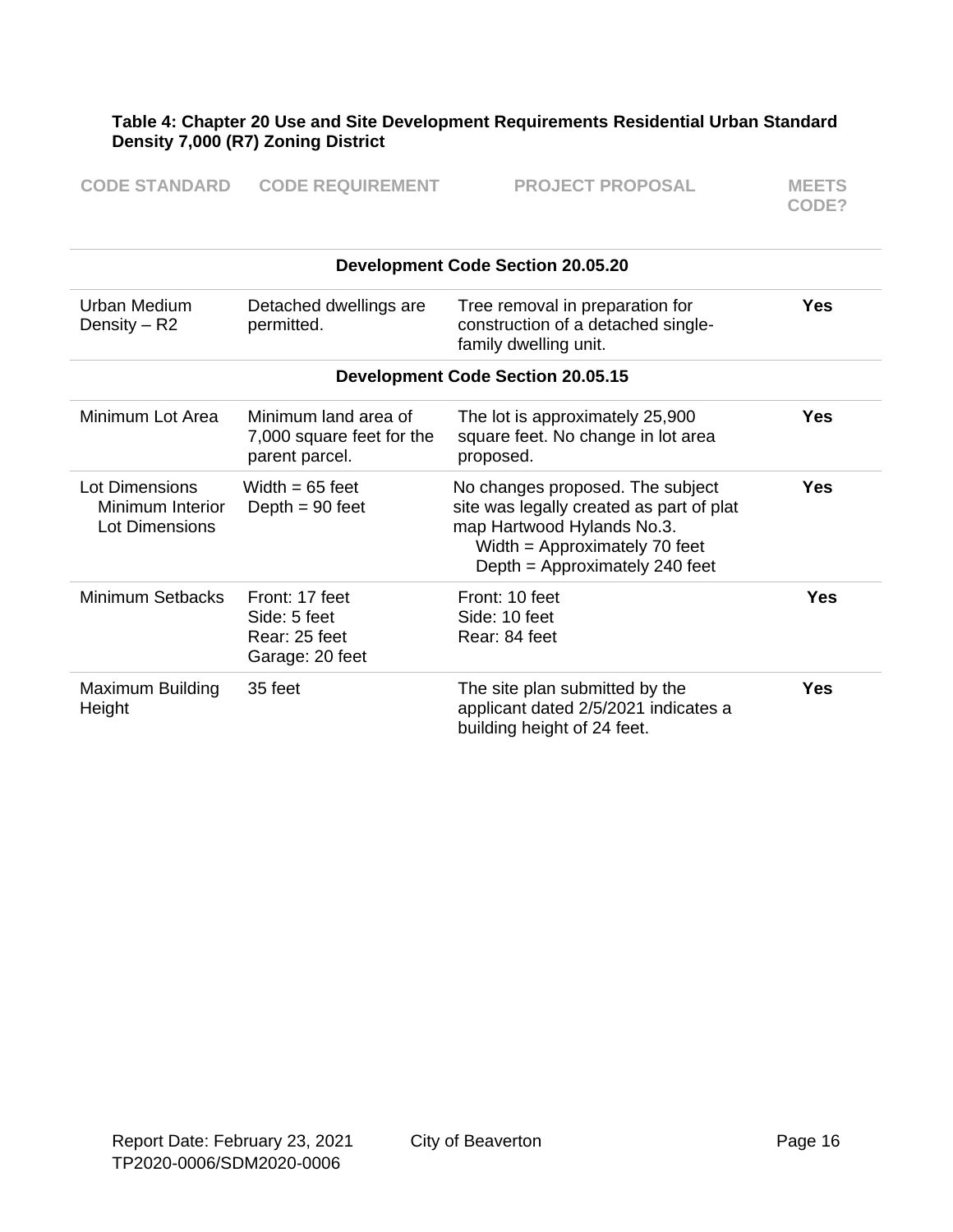#### **Table 5: Chapter 60 Trees and Vegetation & Significant Natural Resources**

| <b>CODE</b><br><b>SECTION</b>                                                  | <b>CODE REQUIREMENT</b>                                                                                                | <b>PROJECT PROPOSAL</b>                                                                                                                                                                                                                                                                                                                                                                                                                                      | <b>MEETS</b><br>CODE?            |
|--------------------------------------------------------------------------------|------------------------------------------------------------------------------------------------------------------------|--------------------------------------------------------------------------------------------------------------------------------------------------------------------------------------------------------------------------------------------------------------------------------------------------------------------------------------------------------------------------------------------------------------------------------------------------------------|----------------------------------|
| Development Code Section 60.60.15 Pruning, Removal, and Preservation Standards |                                                                                                                        |                                                                                                                                                                                                                                                                                                                                                                                                                                                              |                                  |
| 60.60.15.1.A-B                                                                 | Pruning standards for<br>Protected and Landscape<br>Trees.                                                             | No pruning of a Protected Tree is proposed for<br>this project.                                                                                                                                                                                                                                                                                                                                                                                              | N/A                              |
| 60.60.15.2.                                                                    | Removal and<br><b>Preservation Standards</b><br>for Protected Trees                                                    | The applicant is proposing to remove thirteen<br>community trees. The applicant has stated that<br>twenty-three community trees will be preserved.<br>Except for Tree No. 1 all the Community trees<br>being preserved are either located within the<br>sensitive area or on the east side of the sensitive<br>area. Therefore, this section is not applicable as<br>community trees aren't subject to the<br>preservation standards outlined in 60.60.15.2. | N/A                              |
|                                                                                |                                                                                                                        | Development Code Section 60.60.20 Tree Protection Standards During Development                                                                                                                                                                                                                                                                                                                                                                               |                                  |
| 60.60.20.1.A-B                                                                 | Trees shall be protected<br>during construction and<br>activity within the<br>protected root zone shall<br>be limited. | The applicant shall submit a tree protection plan<br>prior to issuance of the site development permit<br>to indicate Tree No. 1 is located fifteen feet from<br>the proposed residence. The plans shall include<br>protection of all trees to remain on site. City staff<br>shall inspect the tree protection fencing before<br>any earthwork is to occur.                                                                                                   | <b>Yes</b><br>with<br><b>COA</b> |
|                                                                                |                                                                                                                        | <b>Development Code Section 60.60.25 Mitigation Requirements</b>                                                                                                                                                                                                                                                                                                                                                                                             |                                  |
| 60.60.25.                                                                      | <b>Mitigation Standards</b>                                                                                            | The applicant is not required to mitigate for the<br>removal of community trees. However, the<br>CWS provider letter has conditioned that the<br>sensitive area outside the building footprint be<br>enhanced by removing all non-native species<br>within the wetland and areas on the lot to be<br>planted with herbaceous plugs and native<br>species.                                                                                                    | N/A                              |

### **CONCLUSION & RECOMMENDATION**

Based on the facts and findings presented, staff issues an APPROVAL of TP2020-0006 Hartwood Hylands Lot 118, subject to the applicable conditions identified in Attachment C.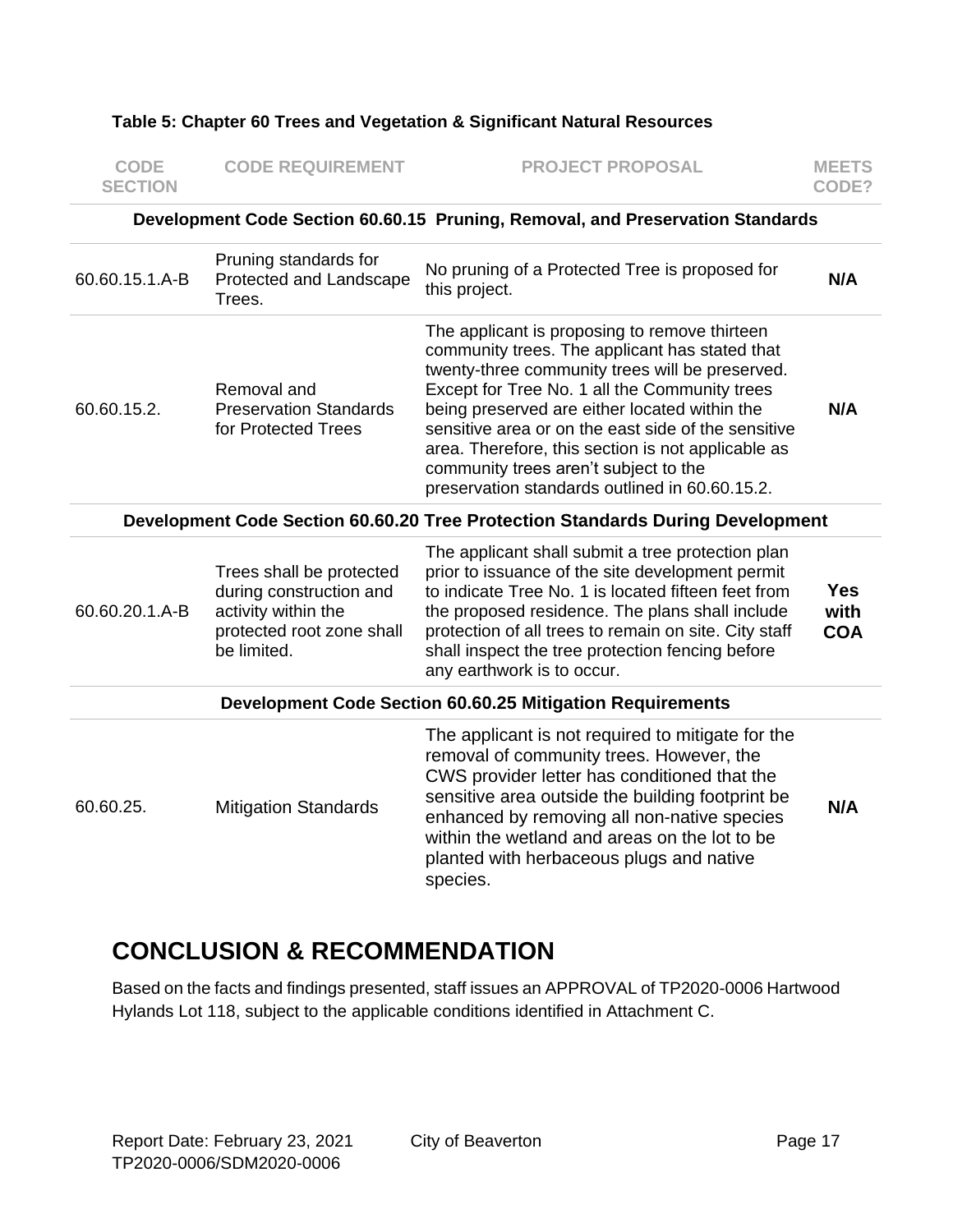# **Attachment B: SDM2020-0006**

### ANALYSIS AND FINDINGS FOR SIDEWALK DESIGN MODIFICATION APPROVAL

**Recommendation:** Based on the facts and findings presented below, staff recommends **APPROVAL** of **SDM2020-0006**, subject to the applicable conditions identified in Attachment C.

# Section 40.58.05 Purpose:

The purpose of the Sidewalk Design Modification (SDM) application is to provide a mechanism whereby the City's street design standards relating to the locations and dimensions of sidewalks or required street landscaping can be modified to address existing conditions and constraints as a specific application. For purposes of this section, sidewalk ramps constructed with or without contiguous sidewalk panels leading to and away from the ramp shall be considered sidewalks. This section is implemented by the approval criteria listed herein.

# Standards for Approval:

Section 40.58.15.C of the Development Code provides standards to govern the decisions of the Community Development Director as they evaluate and render decisions on Sidewalk Design Modification applications. The Community Development Director will determine whether the application as presented, meets the Sidewalk Design Modification approval criteria. In this portion of the report, staff evaluates the application in accordance with the criteria for Sidewalk Design Modification.

In order to approve a Sidewalk Design Modification application, the decision-making authority shall make findings of fact based on evidence provided by the applicant demonstrating that all the following criteria are satisfied:

### **Section 40.58.15.C.1**

The proposal satisfies the threshold requirements for a Sidewalk Design Modification application.

### FINDING:

The applicant proposes to build a modified planter strip to match the existing planter widths of roughly four feet on either side of the lot on SW Tierra Del Mar (in front of the property line). Therefore, the design does not include the standard 6.5-foot planter width, as required in the EDM standard drawing 215, meeting threshold 1 for a Sidewalk Design Modification.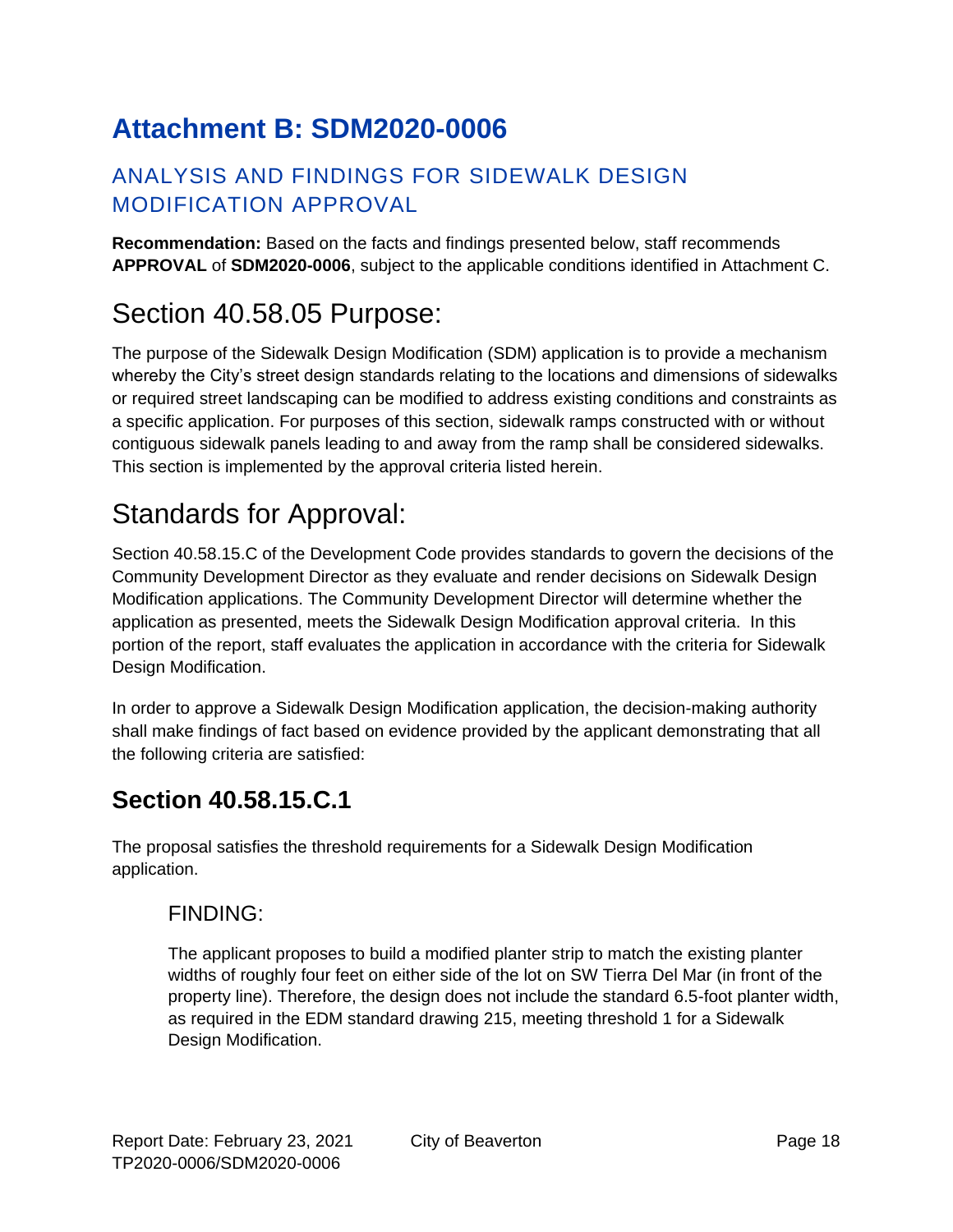**Conclusion:** Therefore, staff find that the criterion is met.

### **Section 40.58.15.C.2**

All City application fees related to the application under consideration by the decision-making authority have been submitted.

#### FINDING:

The applicant paid the required fee for an SDM application.

**Conclusion:** Therefore, staff find that the criterion is met.

### **Section 40.58.15.C.3**

*One or more of the following criteria are satisfied:*

- *a. That there exist local topographic conditions, which would result in any of the following:*
	- *i. A sidewalk that is located above or below the top surface of a finished curb.*
	- *ii. A situation in which construction of the Engineering Design Manual standard street cross-section would require a steep slope or retaining wall that would prevent vehicular access to the adjoining property.*
- *b. That there exist local physical conditions such as:*
	- *i. An existing structure prevents the construction of a standard sidewalk.*
	- *ii. An existing utility device prevents the construction of a standard sidewalk.*
	- *iii. Rock outcroppings prevent the construction of a standard sidewalk without blasting.*
- *c. That there exist environmental conditions such as a Significant Natural Resource Area, Jurisdictional Wetland, Clean Water Services Water Quality Sensitive Area, Clean Water Services required Vegetative Corridor, or Significant Tree Grove.*
- *d. That additional right of way is required to construct the Engineering Design Manual standard and the adjoining property is not controlled by the applicant.*

#### FINDING:

The lot contains a sensitive area as identified on the Local Wetland Resource inventory in the middle of the lot, identified as a stormwater detention area on the site plan and a sensitive area on the CWS Service Provider Letter. The applicant states that continuing the planter to match the existing width of each neighboring lot will allow the proposed residence to remain nearest to SW Tierra Del Mar, limiting the impact or influence on the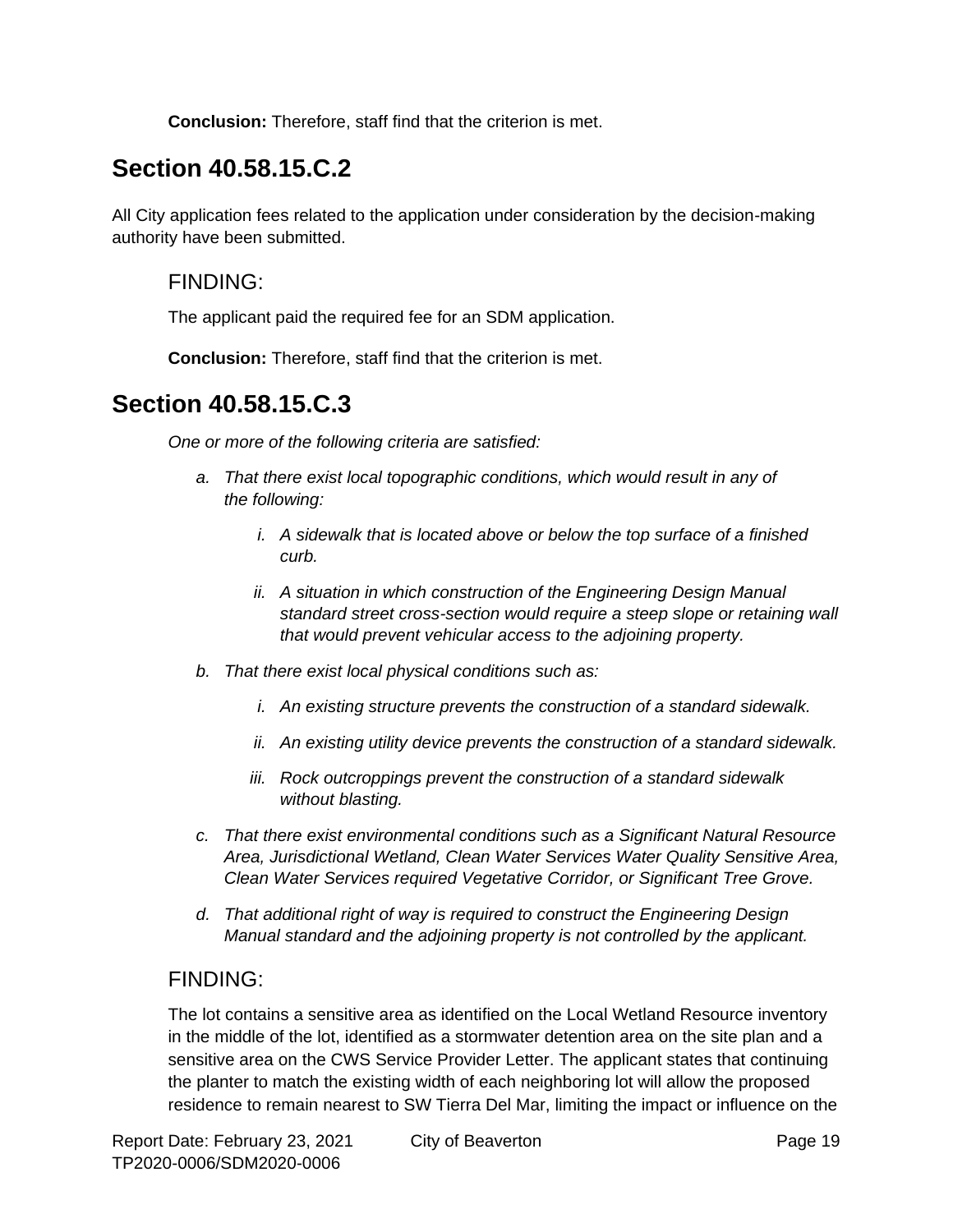sensitive area on the lot. Staff agrees with the applicant that by matching the existing planter strip width of four feet, instead of installing the full 6.5 foot planter the impact on the sensitive area located in the middle of the lot will be reduced, by not requiring the relocation of the proposed residence closer to the sensitive area, thereby satisfying 40.58.15.A.3.c.

**Conclusion:** Therefore, staff find that the criterion is met.

### **Section 40.58.15.C.4**

The proposal complies with provisions of Section 60.55.25 Street and Bicycle and Pedestrian Connection Requirements and 60.55.30 Minimum Street Widths.

#### FINDING:

The applicant states that the proposal complies with section 60.55.25, by providing a continuous pedestrian connection. The applicant proposes to install a sidewalk five feet in width along, with a four-foot planter. The proposed five-foot-wide sidewalk in front of the subject site will connect the frontage of 7000 SW Tierra Del Mar with 6992 SW Tierra Del Mar. This will provide a continuous pedestrian connection along SW Tierra Del Mar to allow access to SW Murray Boulevard and Bus Line 62 and Bus Line 88. A local street, such as SW Tierra Del Mar is not required to contain a designated Bicycle Lane, therefore bicycle connection requirements are not applicable to the proposal.

The applicant states that the proposal complies with provisions of Section 60.55.30. SW Tierra Del Mar is classified as Local Street and subject to Engineering Design Manual standard drawing 200-4, which requires street widths ranging from 58 feet (L-1), 52 feet (L-2) to 44 feet (L-3). SW Tierra Del Mar was constructed when the surrounding area was developed as part of the Hartwood Hylands No. 3 subdivision. The street was constructed at a width of fifty feet, which would meet the L-3 standard for a Local Street. Therefore, staff agrees that SW Tierra Del Mar is in compliance with 60.55.30 Minimum Street Widths.

**Conclusion:** Therefore, staff find that the criterion is met.

## **Section 40.58.15.C.5**

Applications and documents related to the request, which will require further City approval, shall be submitted to the City in the proper sequence.

### FINDING:

The applicant submitted the SDM application on August 24, 2020 and the associated Tree Plan Two application on July 29, 2020 and was deemed complete by the applicant on September 10, 2020. No other applications are required of the applicant for this stage of city approvals.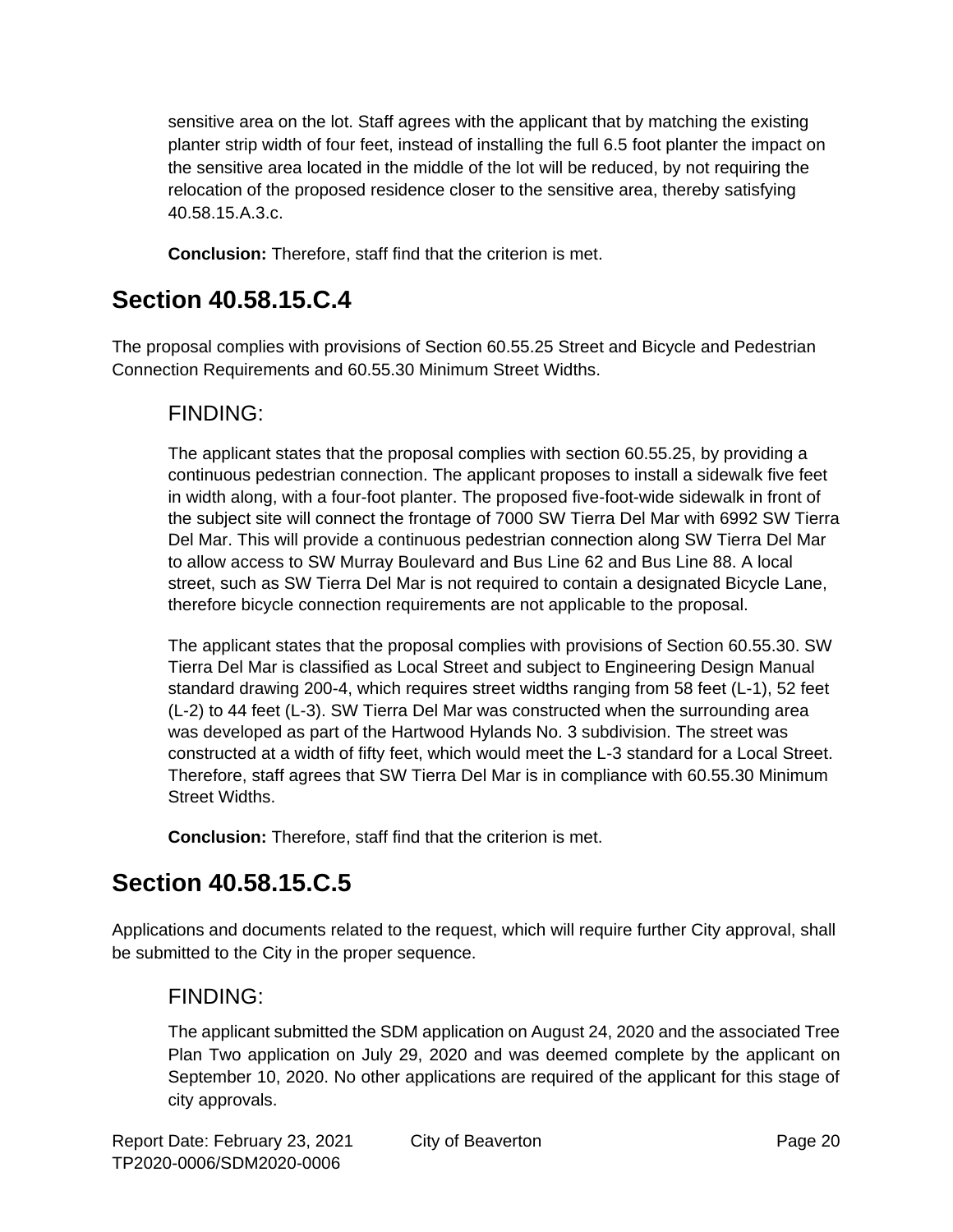**Conclusion:** Therefore, staff find the criterion is met.

### **Section 40.58.15.C.6**

The proposed Sidewalk Design Modification provides safe and efficient pedestrian circulation in the site vicinity.

### FINDING:

The applicant states connecting the sidewalk of the subject site with the adjoining properties on either side will improve the pedestrian experience and safety on SW Tierra Del Mar. Currently, pedestrians would have to transition from a paved sidewalk to an uneven grassy landscape or walk in the street putting them at due to sharing the road with vehicles. Once completed the sidewalk will provide a continuous path for pedestrians to circulate on SW Tierra Del Mar without being forced into the street or enduring non-paved surfaces. Staff agrees with the applicant that the proposed sidewalk in front of the subject site will provide for safe and efficient pedestrian circulation in the site vicinity.

**Conclusion:** Therefore, staff find that the criterion is met.

### **CONCLUSION & RECOMMENDATION**

Based on the facts and findings presented, staff recommend APPROVAL of SDM2020-0006 Hartwood Hylands Lot 118 subject to the applicable conditions identified in Attachment C.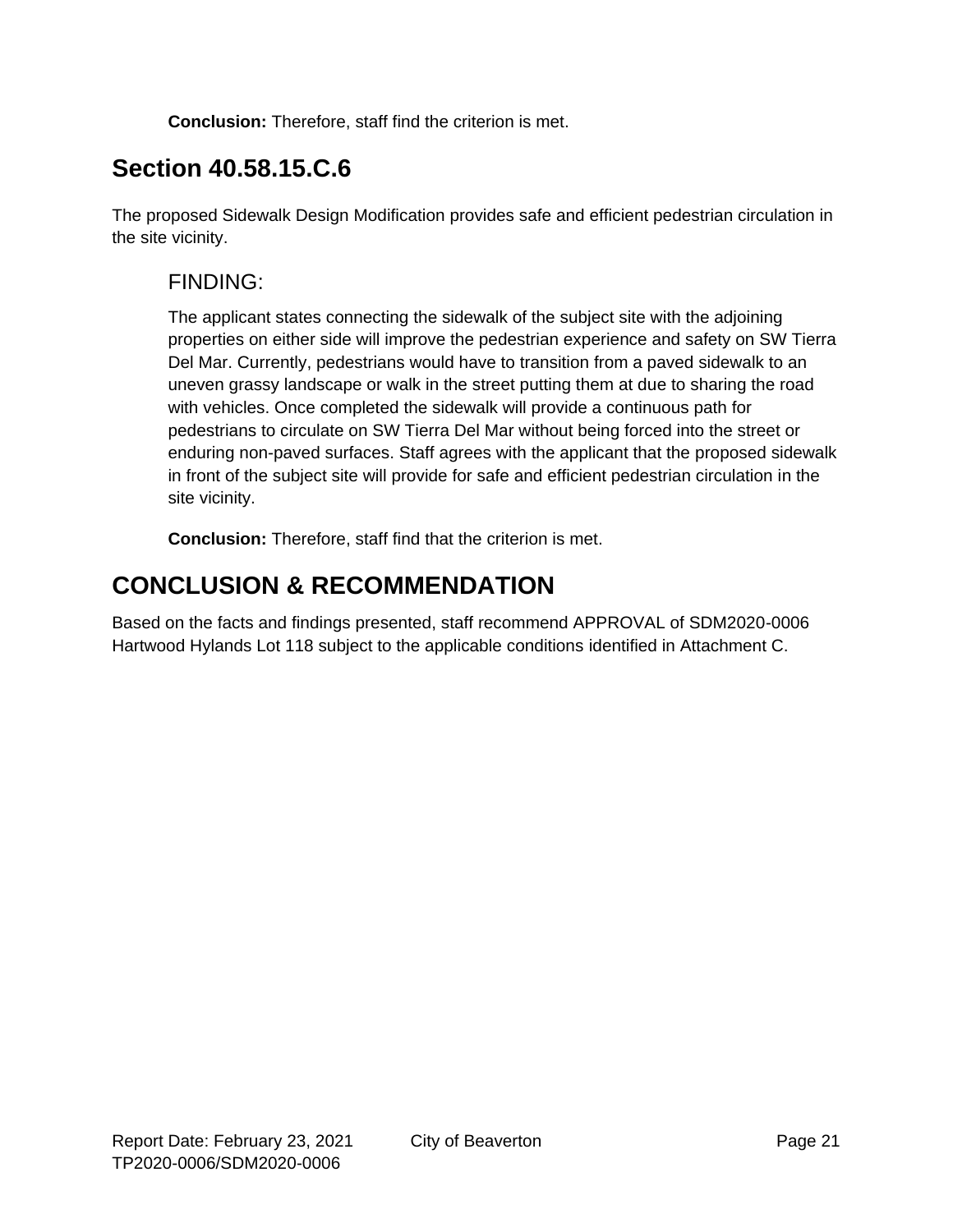# **Attachment C: Conditions of Approval**

## **Tree Plan Two (TP2020-0006)**

#### A. General Conditions, the applicant shall:

- 1. In accordance with Section 50.90.1 of the Development Code, a Tree Plan Two approval shall expire after two years from the date of approval unless prior to that time a construction permit has been issued and substantial construction pursuant thereto has taken place, or an application for extension is filed pursuant to Section 50.93, or that authorized development has otherwise commenced in accordance with Section 50.90.3.B. (Planning Division/BC)
- 2. Obtain Sidewalk Design Modification approval to modify the proposed planter width from the standards of the Engineering Design Manual. (Planning Division/BC)
- 3. All activity shall be carried out in accordance with the site plan on file at City Hall, as approved by the Director. (Planning Division/BC)
- 4. Within the protected root zone, the following shall not be permitted: construction or placement of new buildings, grade change cut or fill except where hand excavation is approved and monitored, new impervious surfaces, trenching, staging, storing, and vehicle maneuvering or parking. (Planning Division/BC)

#### B. Prior to issuance of the site development permit, the applicant shall:

- 5. Submit the required plans, application form, fee, and other items needed for a complete site development permit application. (Site Development Div. / SAS)
- 6. The construction for any work is governed by Beaverton Municipal Code 9.05.020, current standards in place per the City Engineering Design Manual and Standard Drawings, Beaverton Development Code (Ordinance 2050, 4010 +rev.), the current standards in place per the Clean Water Services District, Design and Construction Standards, and the City Standard Agreement to Construct and Retain Design Professionals in Oregon. (Site Development Div. / SAS)
- 7. Have the applicant, for the subject property guarantee any public improvements, public plantings, site grading and erosion control over a job value of \$1000 by submittal of a City-approved security. The security approval by the City consists of a review by the City Attorney for form and the City Engineer for amount, equivalent to 100 percent or more of estimated construction costs. (Site Development Div. / SAS)
- 8. Provide construction plans and a drainage report demonstrating compliance with City surface water management requirements per City 2019 Engineering Design Manual, Resolution 4542, Section 530; and with CWS Resolution and Order 2019-22 for quantity control for conveyance capacity, hydromodification and quality treatment. Fee-in-lieu can be requested if development meets criteria set forth in City EDM Sections 190, table 530.1, and 530.1.A.4 and CWS Design & Construction Standards Section 4.03.7.a and 4.04.2.a. (Site Development Div. / SAS)